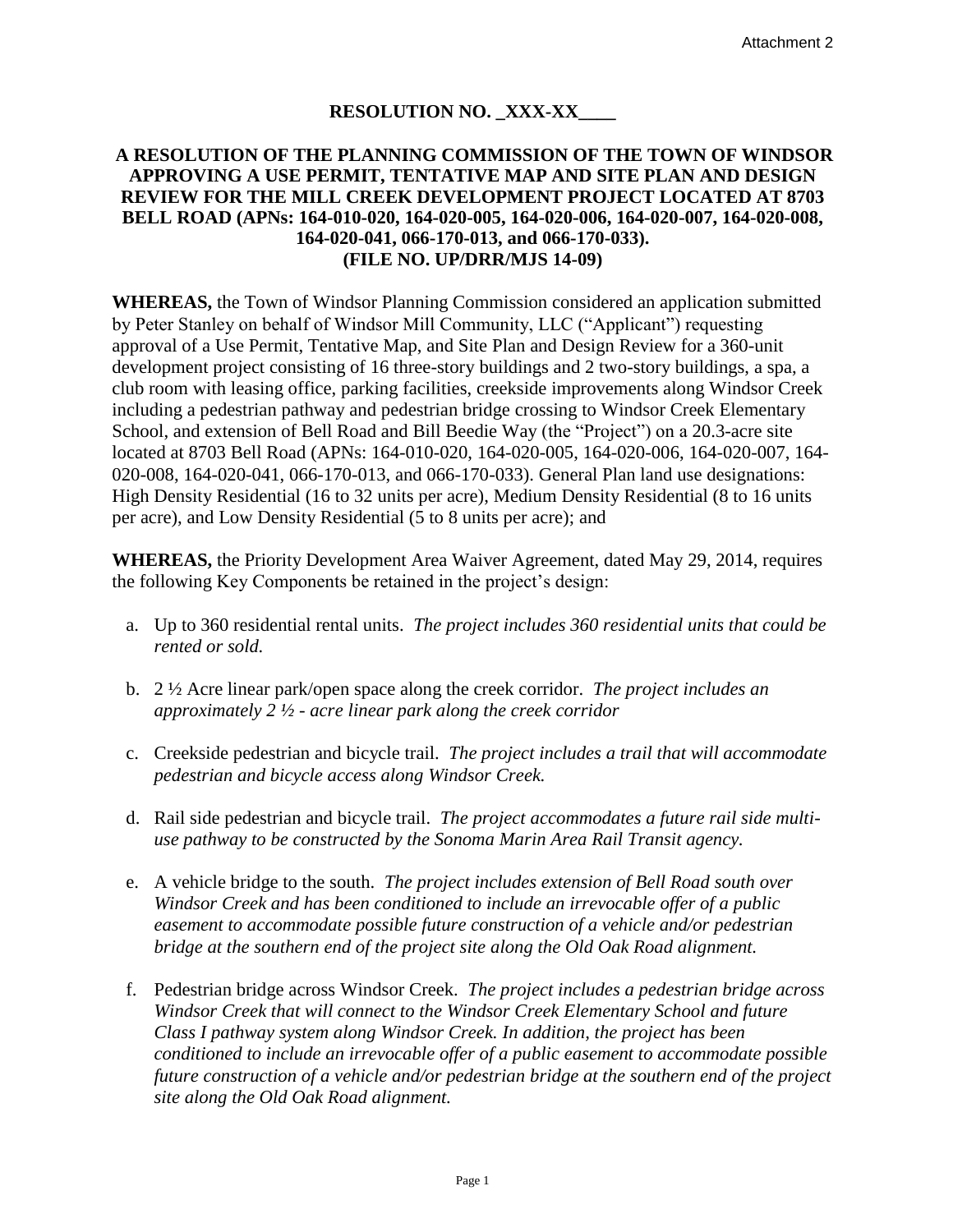g. Payment of In-Lieu inclusionary housing fees. *The project has been conditioned to pay the in-lieu inclusionary housing fees in effect at the time of issuance of building permits for construction of the project.*

and;

**WHEREAS,** no items were identified as needing to be resolved during review of the project application in the Priority Development Area Waiver Agreement, dated May 29, 2014; and

**WHEREAS,** by Resolution No. \_\_\_\_ and based upon the Initial Study prepared for the Project, the Plans and the Project Description included with the Planning Commission staff report dated February 26, 2019 the Planning Commission adopted a Mitigated Negative Declaration for the proposed Project; and

**WHEREAS,** the Planning Commission conducted a duly noticed public hearing on February 26, 2019, on said application at which time all interested persons were given an opportunity to be heard; and,

**WHEREAS,** the Planning Commission makes the following findings for approval of a Use Permit to allow multi-family dwellings in the Village Residential Zone and Use Permit to allow a reduction in the number of onsite parking spaces as required by Zoning Ordinance Section 27.42.050(F):

1. The proposed use is allowed within the applicable zoning district and complies with all other applicable provisions of this Zoning Ordinance and the Town Code;

*The proposed multi-family dwelling units are allowed in the Village Residential District subject to Use Permit approval and a reduction in the number of parking spaces is allowed subject to approval of a Minor Use Permit. Subject to conditions of approval, the proposed multi-family dwellings and the proposed parking comply with all other applicable provision of the Windsor Zoning Ordinance and Town Code.*

2. The proposed use is consistent with the General Plan and any applicable specific plan;

*Multi-family dwellings and associated parking are envisioned in the Low Density Land Use Designation of the General Plan and in the Village Residential Zoning of the Station Area/Downtown Specific Plan. As described in the staff report and subject to conditions of approval, the multi-family dwellings and parking are consistent with the applicable objectives, policies and standards of the General Plan and Station Area/Downtown Specific Plan.* 

*Furthermore, the density proposed in the Village Residential area of the Project site is consistent with that allowed by the General Plan and the Project is consistent with General Plan Housing Element goals and policies to provide housing for all segments of the community and to provide housing for persons with special needs. The design of the Project avoids the environmentally sensitive areas located along Windsor Creek, and avoids and reduces potential impacts to the oak trees located in the riparian corridor.*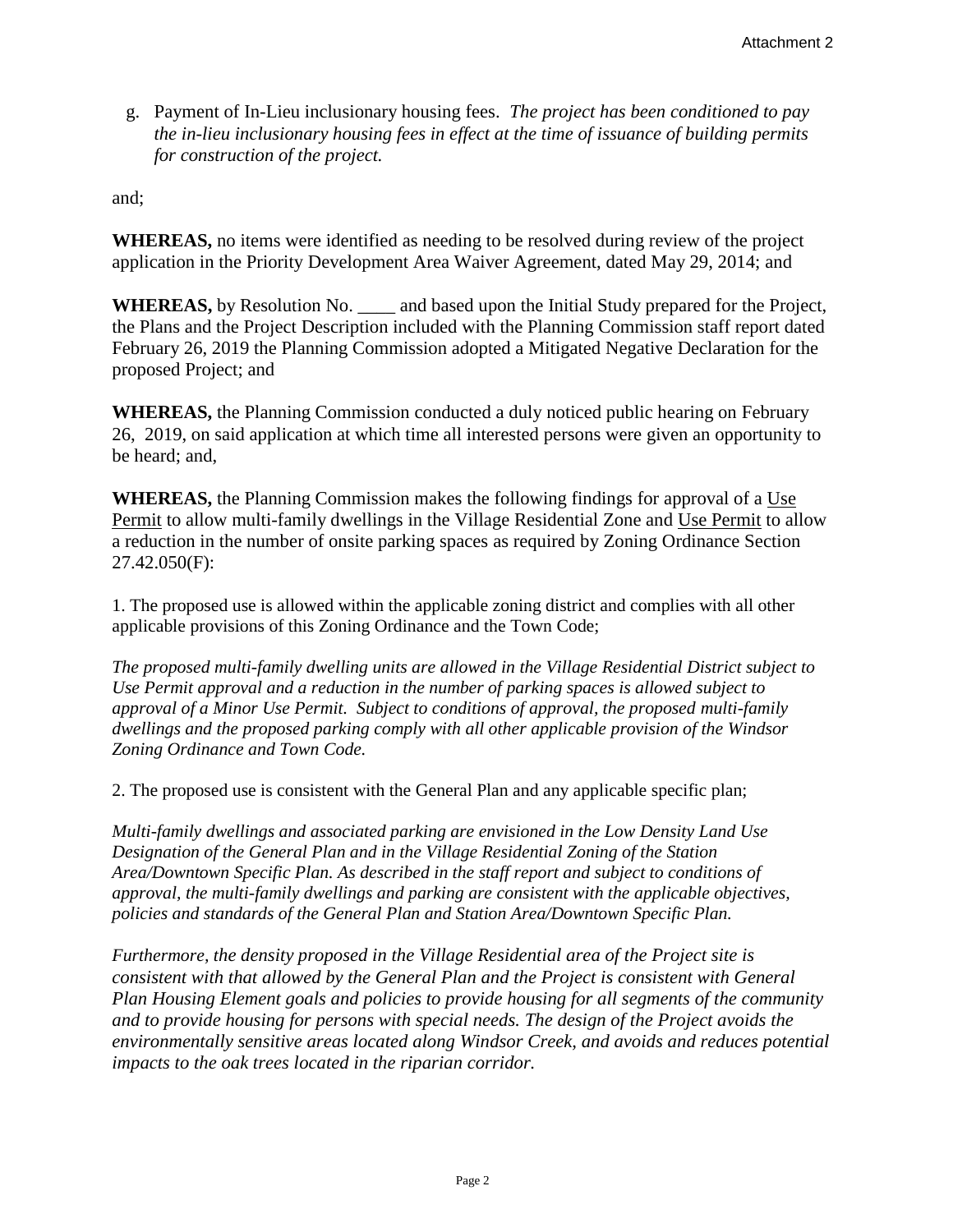*The Project is consistent with the density allowed by the Station Area/Downtown Specific Plan (Station Area Plan) and with the type of housing envisioned by the Plan in the Village Residential Zone.* 

3. The design, location, size, and operating characteristics of the proposed activity are compatible with the existing and future land uses in the vicinity;

*The multi-family dwellings proposed in the Village Residential zone are designed, located and sized to be compatible with existing and future land uses in the vicinity of the project. Windsor Creek provides a buffer between the proposed multi-family dwellings and the single-family detached homes in the neighborhood on the southeasterly side of the creek and the SMART railroad tracks separate the proposed multi-family dwellings from the public utility uses to the southwest. Furthermore, the scale and density of the development proposed in the Village Residential District tapers from higher density and scale in the areas adjacent to the Compact Residential portions of the Project site to lower density and scale toward the south and the area near the single-family homes on the opposite side of the creek. A three-story, 19-unit building is adjacent to the Compact Residential Zone and south of the 19-unit building is a smaller three-story, 11-unit building. Farther south there are two, two-story, 2-unit buildings and lastly one-story carports, the creek-side trail and the creek buffer.* 

*Proposed parking will also be compatible with existing and future land uses in the vicinity in that an adequate supply of parking will be provided. While the Zoning Code requires on average 2.03 parking spaces for the 360 units, as documented by the analysis conducted by W-Trans, parking demand for the Project is anticipated to be between 1.23 to 1.65 parking spaces per unit and the Project will be supplied with 1.87 parking spaces per unit. Furthermore, parking is distributed around the site to provide convenient access for residents and visitors of all 360 dwelling units.* 

4. The site is physically suitable for the type, density and intensity of use being proposed, including access, utilities, and the absence of physical constraints; and

The site is physically suitable for the proposed multi-family dwellings and the parking reduction in that it is flat, has relatively few trees, is an in-fill site located within walking distance of downtown and the future SMART station, has a history of urban uses and has access to utilities and public streets.

5. Granting the permit would not be detrimental to the public interest, health, safety, convenience, or welfare, or materially injurious to persons, property, or improvements in the vicinity and zoning district in which the property is located.

*Multi-family dwellings in the Village Residential Zone and a reduction in parking for the Mill Creek project will not be detrimental to the public interest, health, safety, convenience, or welfare or materially injurious to persons, property, or improvements in the vicinity and zoning districts in which the property is located in that the dwellings in the Village Residential Zone are designed and sited to be consistent with their surroundings and the proposed supply of parking will be adequate to meet the Project's demand for parking as documented in the W-Trans analysis.*

*Furthermore, the Project was reviewed by the Public Works Department, Planning Division, Building Division, Police Department, Windsor Fire District, and Parks and Recreation*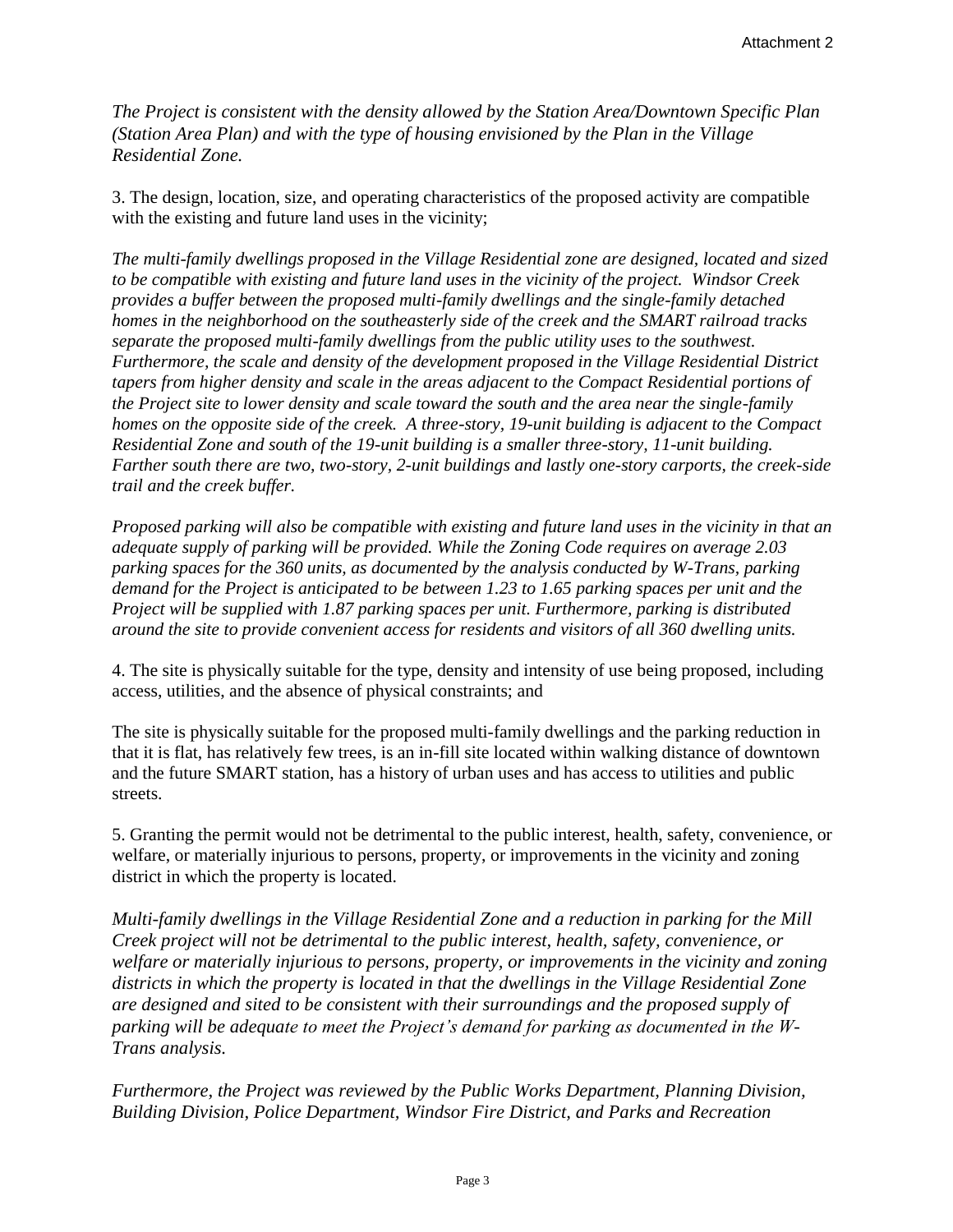*Department. Conditions of approval were applied to the Project to ensure the Project is consistent with Town requirements, which in part are intended to ensure development is not detrimental to public health, safety, or welfare or injurious to other properties or improvements in the vicinity. Construction and operation of the Project are required to comply with the Zoning Ordinance Performance Standards, Town Standards, and the mitigation measures for Project. Mitigation measures for air quality, biological resources, cultural resources, geology/soils, hydrology/water quality, land use/planning, and noise are included to reduce potential impacts to a less than significant level. Compliance with the mitigation measures reduces impacts on the Project site, and persons and property in the vicinity of the Project site. Based on the above, and as conditioned, the Project is consistent with this finding.*

and;

**WHEREAS,** the Town of Windsor Planning Commission has made the following findings relative to the Tentative Map as required by Subdivision Ordinance Section 16-8-400(f)(3)(A):

1. The tentative map and improvement plans, as conditioned, are consistent with the provisions of the Town of Windsor General Plan and any applicable specific plans or area plans.

*As described in detail in Sections A-General Plan Consistency and B-Station Area/Downtown Specific Plan of the January 22, 2019 Planning Commission Staff Report, and with the Conditions of Approval, the Project is consistent with the provisions of the Town of Windsor General Plan and applicable specific plans.*

2. The tentative map and improvement plans, as conditioned, are consistent with Town's Design Standards.

## FINDING:

*The Project plans have been reviewed by appropriate Town staff and public agencies including the Public Works and Engineering Department, Community Development Department, Parks and Recreation Department, Police Department, Water District, and Fire District and found the Project and improvement plans, as conditioned, to be consistent with the Town's Design standards including minimum lot size and dimensions, roadway widths, parking design, utilities, pedestrian and bicycle paths and all other physical design elements of the subdivision and associated improvements. As a condition of approval, prior to permit approvals, construction documents for the infrastructure improvement plans will be reviewed and approved by the appropriate Town Departments and agencies.*

3. The tentative map and improvement plans, as conditioned, are consistent with the Zoning Ordinance.

*As conditioned and with use permit approval for a reduction in parking, the tentative map and improvement plans for the Project are consistent the Town's Zoning Ordinance including standards for density, lot size, lot dimensions, building setbacks, building height, parking, and open space.*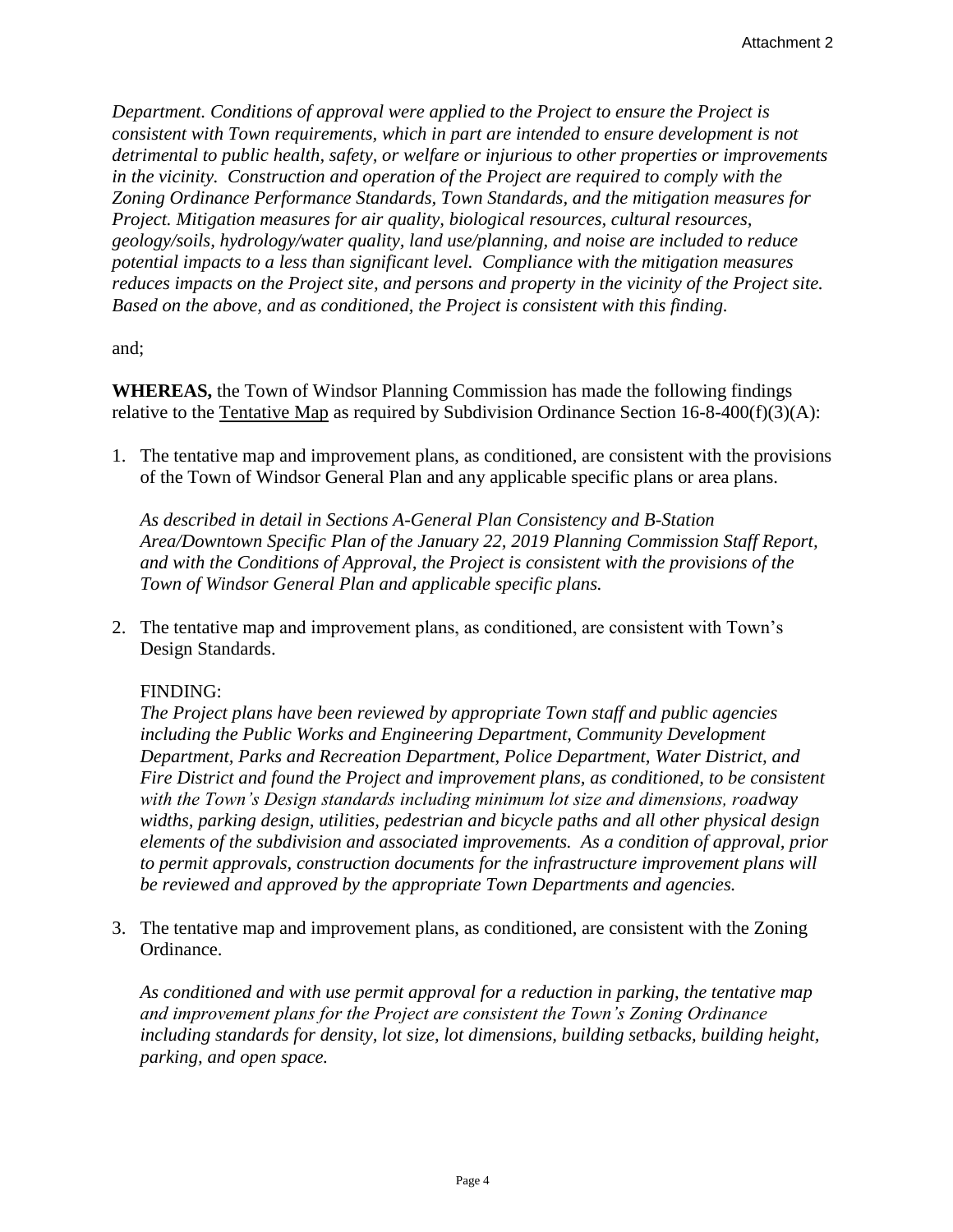*4.* The tentative map and improvement plans, as conditioned, are consistent with the Town of Windsor Municipal Code, including but not limited to, the Growth Control Ordinance.

*The Project has been reviewed by Public Works Department and Planning Division staff and, subject to conditions of approval, determined to be consistent with the Subdivision Ordinance. The project is consistent with the Growth Control Ordinance in that the project was granted a waiver from the Growth Control Ordinance merit process and awarded up to 360 allocations on May 7, 2014. As required, the applicant entered into a Priority Development Area Waiver Agreement dated May 29, 2014, and the Town Council reserved 360 allocations for the project. The Priority Development Area Waiver Agreement identified key components for the project. The project, as conditioned, is consistent with the key components.*

and;

**WHEREAS,** the project has been reviewed against the findings in Government Code Section 66474 that would require disapproval of a subdivision. None of the findings in Section 66474 is applicable, based on the following:

*The tentative map and proposed improvements, as conditioned, are consistent with the LDR, MDR and HDR General Plan land use designations and VR, MDR and CR Specific Plan land use designations, including the density as allowed with the density bonus described above and approved herein, and consistent with Town and State policy. The site is suitable for the proposed development because it is relatively flat, located within an urbanized area near services and transportation options, and surrounded by existing single-family, multifamily and public institutional development. As conditioned, the Project is not likely to cause significant environmental damage or significantly and avoidably injure fish or wildlife or their habitat, as described in CEQA findings (c) and (d), above; nor will the Project cause serious public health problems. The Project will not conflict with any public easements through the site.*

and;

**WHEREAS,** the Planning Commission makes the following additional findings regarding the proposed Site Plan and Design of the Project, as required by Zoning Ordinance Section 27.34.030(H):

1. The design and layout of the proposed development are consistent with the General Plan, the development standards of the applicable zoning district, design standards/guidelines, and architectural criteria for special areas.

*The Project is consistent with General Plan in that: 1) the land use designations for the Project site allow up to 479 units; 2) the General Plan Housing Element identifies the site as a potential site for 360 dwelling units; 3) the Project is consistent with Housing Element policies to: a) provide adequate housing sites and encourage the availability of housing types for all economic segments of the community (Policy H-1); b) encourage development of a range of housing types affordable to various income groups, including single-family and multi-family dwellings, "move up" housing, senior housing, secondary and other*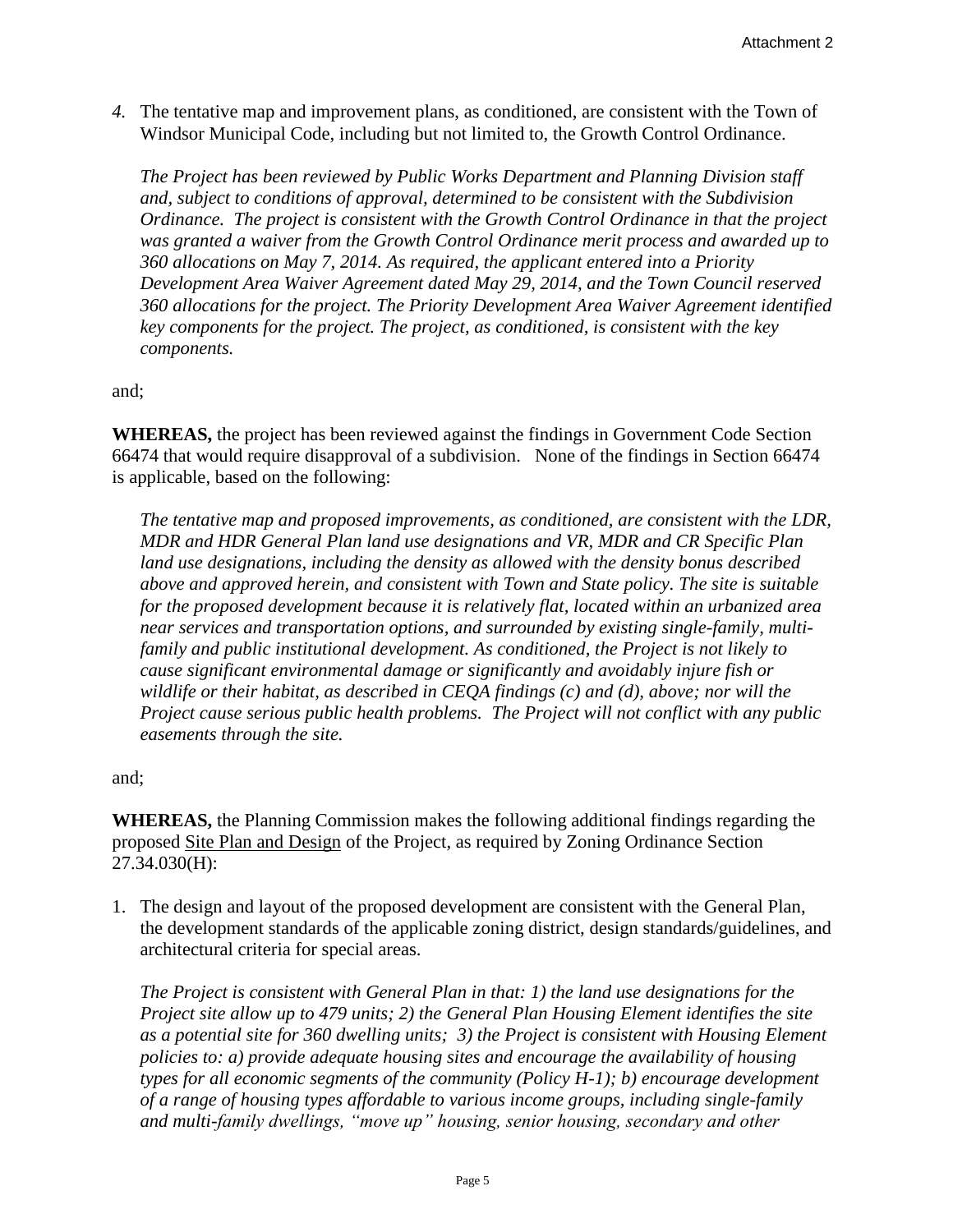*smaller housing units, and special needs housing (Policy H-1.2); c) facilitate and encourage the construction of a variety of housing types to provide alternatives to single-family detached housing and to address special needs housing (Policy H-6.1); and d) require projects that contain 20 or more dwelling units and are located within ½ mile of the Station to design and build 10 percent of the units to be habitable by persons with disabilities. Policy H-6.5*

*Over 79% of the existing housing stock in Windsor consists of single-family detached dwellings. Consistent with the General Plan, the Project adds to the variety of housing type by increasing the supply of multi-family housing, and smaller units. Furthermore, 35% of the units in the Project are one- and two-bedroom ground-floor flats and thereby more readily accessible by persons with limited mobility and consistent with Building Code requirements will be habitable by persons with disabilities. Lastly, one- two- and threebedroom units are provided in the project and units range in size from 690 square feet to 1,725 square feet.*

*The Project meets the affordable housing objectives of the Housing Element through the payment of in-lieu fees. In addition, as described in the Housing Element, "rental units in Windsor are generally affordable to moderate-income households (see Table 4-18). Therefore, even as a market-rate rental project, many of the units included in Windsor Mill may be affordable to moderate-income households. The Housing Element conservatively estimates that about 30 percent (108 units) will be moderate-income units and 252 units (70 percent) will be above moderate-income units*."

*The Project is subject to the Station Area Plan design and development standards. The Project is consistent with the Station Area Plan in that: 1) the zoning for the Project site would allow 368 units or up to 400 units subject to discretionary Town Council approval; 2) the Project is allowed with Planning Commission approval of a Site Plan and Design Review application, which was requested by the developer; 3) the Project is consistent with the parking required with Planning Commission approval of a Minor Use Permit for a parking reduction, which was requested by the developer; 4) and 5) the Project is consistent with the requirements for development standards, architectural design, and materials with implementation of conditions of approval that the height of buildings in the MDR and VR districts be reduced to no more than 35 feet and the street facing stoops in the VR districts be no less than 48 inches deep and raised two feet above the public sidewalk.*

*The Project, as conditioned, is consistent with the Zoning Ordinance in that: 1) the zoning allows 368 dwelling units on the Project site; 2) multi-family dwellings are allowed in the Village Residential district with Planning Commission approval of a Use Permit and are a permitted use (no use permit required) in the Medium Density Residential and Compact Residential zoning districts; 3) the Project is consistent with the Tree Preservation and Protection requirements and will be required to obtain a Tree Removal Permit to allow removal of 68 trees, which was requested by the developer, prior to the removal of any protected trees from the site; and 4) the Project is consistent with the applicable Zoning Ordinance requirements.* 

*Based on the above, and as conditioned, the Project is consistent with this finding.*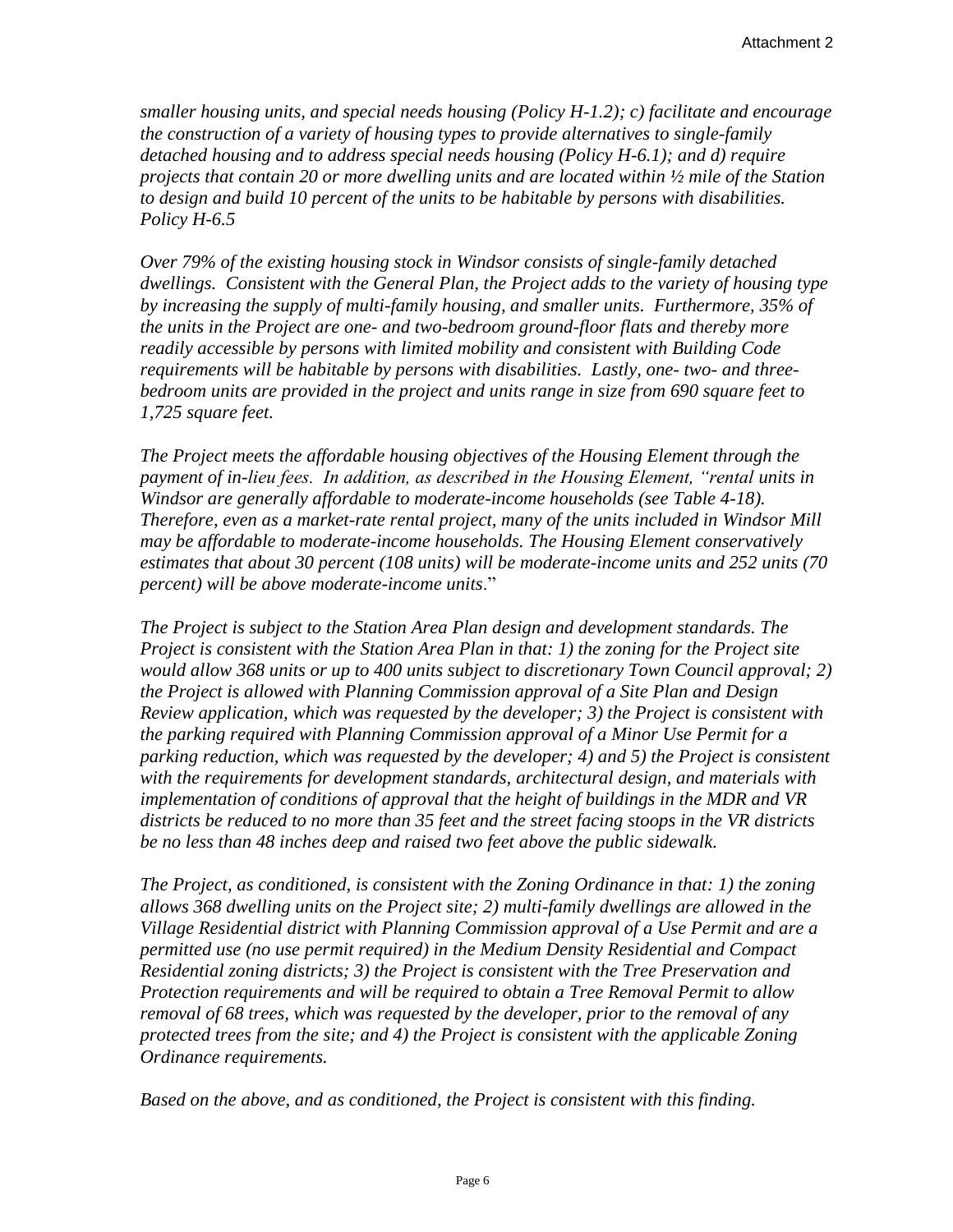2. The design and layout of the proposed development will not interfere with the use and enjoyment of neighboring existing or future developments and will not create traffic or pedestrian hazards.

*The Project includes extension of Bell Road with a bridge connection over Windsor Creek, extension of Bill Beedie Way into the Project site, and an internal private street and drive aisles. Sidewalks, planter strips with street trees, and on-street parking are provided along streets in the Project and a bicycle lane is provided along Bell Road. A pedestrian bridge between the Project site and Windsor Creek Elementary School is also provided and a tenfoot wide path is provided along Windsor Creek. The Project was reviewed by Public Works and no pedestrian or traffic hazards were identified. An initial environmental study, which included a traffic study, was prepared for the Project and did not identify any traffic or pedestrian hazards resulting from the Project. Based on the above, and as conditioned, the Project is consistent with this finding.*

3. The architectural design of the proposed development is compatible with the character of the surrounding neighborhood.

*The Project would be located on a 20+-acre site separated from surrounding development by Windsor Creek and the riparian vegetation along the creek banks on the southeast side of the Project site and the SMART railroad tracks along the west side of the Project site. Therefore, there is no established neighborhood design or character in the portions of the Project along the creek or railroad. Along the northerly site boundary where the project is adjacent to existing one- and two-story residential development, the project has been designed to be compatible by placing the proposed three-story buildings 30 to 65 feet from the property lines and screening the three-story structures with landscaping and singlestory garages or carports.* 

*In addition, the Project is consistent with the Station Area Plan design standards, as described in the staff report, which are intended to create attractive projects. The building facades are articulated to provide visual interest and relief and to project the appearance of the scale of buildings that is compatible with that of existing structures in the surrounding neighborhoods. Based on the above, and as conditioned, the Project is consistent with this finding.*

4. The design of the proposed development will provide a desirable environment for its occupants, visiting public, and its neighbors through the appropriate use of materials, texture, and color, and will remain aesthetically appealing and be appropriately maintained.

*The Project is consistent with the Station Area Plan development standards, including requirements for design, with conditions of approval. Outdoor amenities for the use of the occupants, such as a recreation center, community pool, tot lot, and Creekside trail, which create a desirable environment for the occupants. Based on the above, the Project is consistent with this finding.*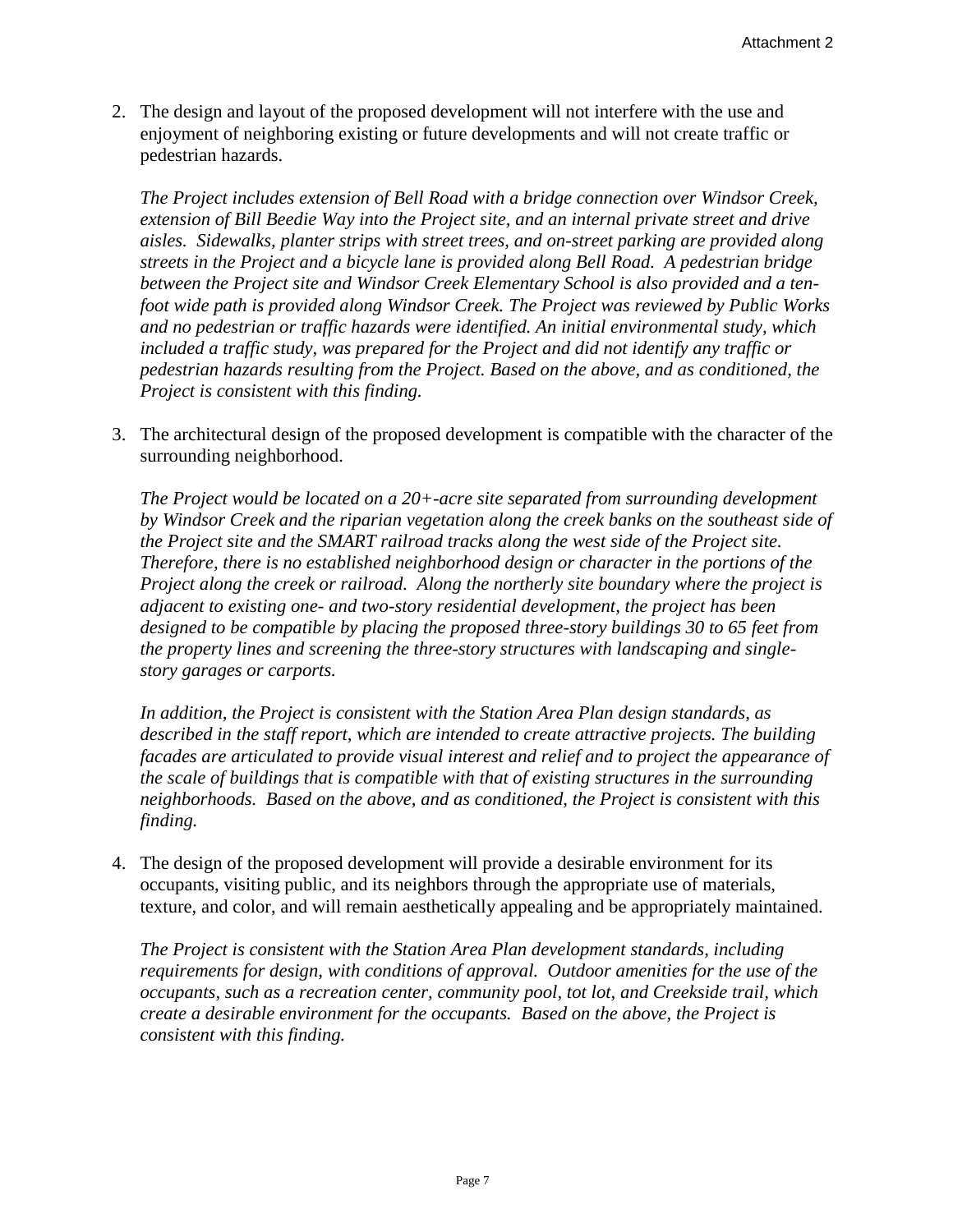5. The proposed development will not be detrimental to the public health, safety, or welfare or materially injurious to the properties or improvements in the vicinity.

*See Use Permit finding #5.* 

**NOW, THEREFORE BE IT RESOLVED** that the Planning Commission hereby approves the Use Permit, Tentative Map, Site Plan and Design Review as shown on the Project plans dated December 19, 2018 included with the Planning Commission staff report dated January 22, 2019, subject to the following conditions of approval.

# **TOWN ENGINEER (Unless otherwise stated, conditions in this section shall be to the satisfaction of the Town Engineer):**

# **Conditions Applicable to Improvement/Site Development Plan Approval:**

#### **General Requirements:**

- 1. The developer shall prepare and submit improvement plans for the construction of all public and private improvements including water, sanitary sewer, storm drain facilities, private roadway improvements, curbs, gutters, detached sidewalks, parkway strips, street trees, signing, striping, and streetlights. All design and construction of all public improvements shall conform to the latest edition of the Town of Windsor Design and Construction Standards, Caltrans, AASHTO, and other applicable codes, standards, guidelines, and specifications.
- 2. Improvement plans must be approved and signed by the Town Engineer prior to the issuing of an encroachment permit, a grading permit, or a building permit.
- 3. An encroachment permit and a performance bond are required for public improvements and work within a public right-of-way.
- 4. Information shown on the tentative map and preliminary site development plans shall not be construed as accepted or meeting Town Standards and requirements and is subject to review and approval during the plan review process.
- 5. Plan check and inspection fees, based on the most current edition of the Town's Master Fee Schedule at the time of improvement plan submittal, shall be paid for prior to the signature of the improvement plans.
- 6. Mailbox plans and locations shall be approved by the Windsor Postmaster prior to improvement plan approval. The developer shall provide a letter and exhibit showing mailbox locations from the Windsor Postmaster approving mailbox locations.
- 7. All broken or sunken curb, gutter and sidewalk along the project frontage shall be repaired as part of the improvements for this project. As well, all nonconforming pedestrian ramps and driveway approaches shall be brought up to current accessibility standards.
- 8. Deviations from Town Standards and applicable code requirements shall be approved by the Town Engineer. The applicant's engineer shall request all design exceptions in writing. When possible, design exceptions should be processed before first plan submittal.
- 9. Public improvement drawings shall be drafted in the Town approved sheet format. AutoCAD drawing files can be found on the Town's website (townofwindsor.com).
- 10. Project benchmark shall be based on a Town-approved USGS NAVD 88 benchmark.
- 11. Improvement plans shall be approved by the Windsor Fire Protection District.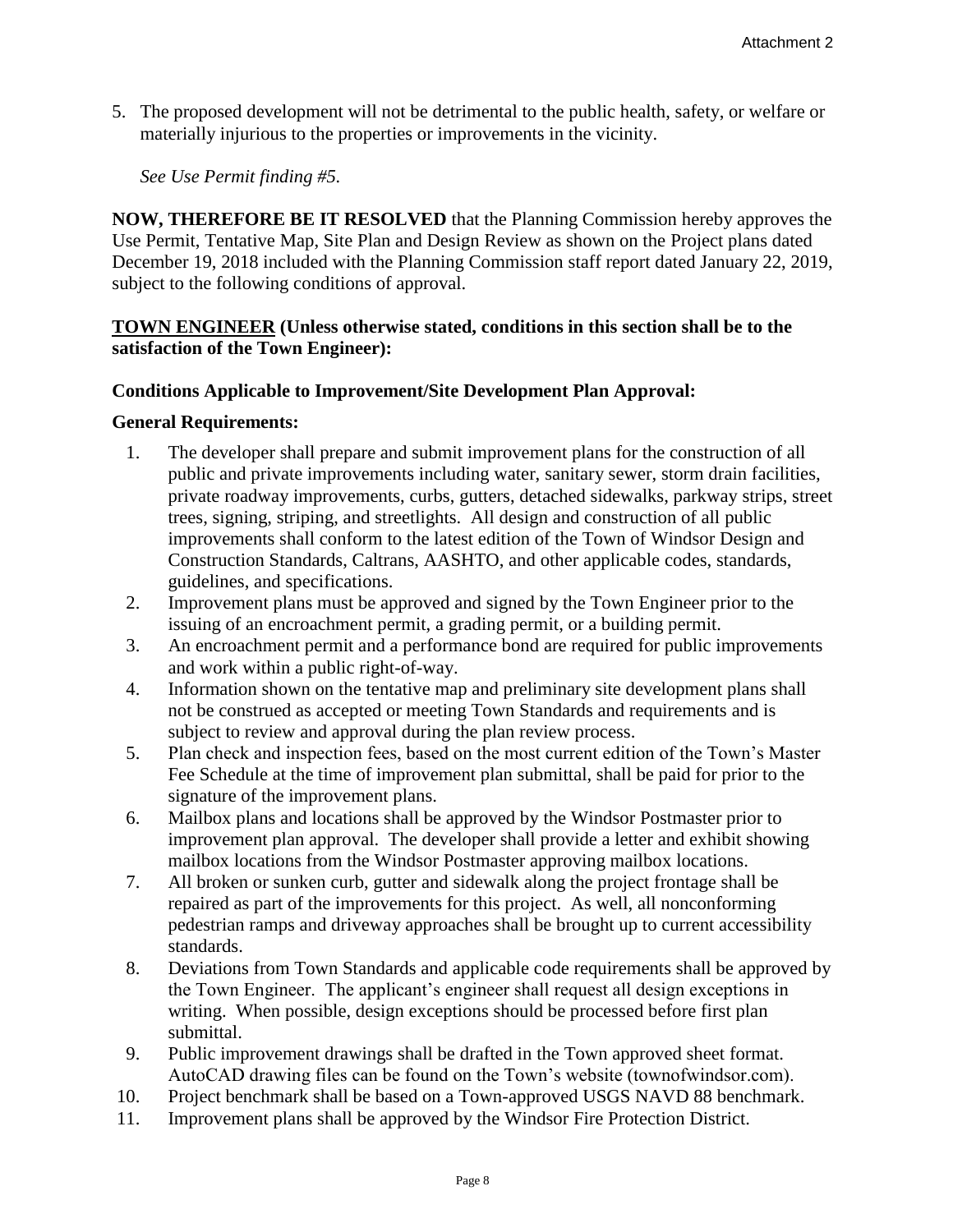- 12. All improvements shall be clearly annotated as either public or private on the improvement/site development plans.
- 13. All existing and proposed rights-of-way and easements shall be clearly identified on the design drawings. Where the project is adjacent to the Town Boundary, the Town Boundary shall be clearly shown.
- 14. In the event that the Town is forced to condemn or acquire off-site property interest in connection with required off-site improvements, the developer shall fund the cost of condemnation or acquisition, including but not to be limited to the amounts necessary to purchase the easement or fee simple interest, document preparation and severance, or other damages payable to the owners of the land upon which the improvements are to be located, the actual cost and acquisition and all fees, including attorney's fee and/or other expenses necessary to prosecute the condemnation action, including expert witness and appraisal fees.

In the event that the Town elects to proceed with acquisition or condemnation pursuant to Government Code Section 66462.5, the developer shall, within 60 days of written notice by the Town, deposit with the Town, as an advance, the full estimated cost of such acquisition or condemnation. The developer shall prepare any easements or deeds necessary for off-site improvements.

15. It is the Town's desire that on-street parking be maximized due to the proximity to the Windsor SMART station. For this reason, it is desirable that in lieu of parallel parking on the west side of Bill Beedie Way from Johnson Street to Bell Road, angled parking shall be required and installed. To accommodate the angled parking the cross section of Bill Beedie Way shall meet the following minimum widths: Two (2) 11-foot travel lanes and curb and gutter on both sides; 8-foot parking lane, 5-foot planter strip, and 6-foot sidewalk on the eastside of the road; 17-foot (measured perpendicular to the road alignment) angled parking lane, and 5-foot planter strip on the westside of the of the road. The Conditions of Approval included herein, were based on the proposed Tentative Map submitted by the applicant illustrating parallel parking in the abovementioned segment of Bill Beedie Way. With required angled parking, there may be minor changes to these conditions as the design of the roadway is developed and refined. The Town Engineer shall have the discretion, with the concurrence of the Community Development Director, to make such minor changes and modifications to these Conditions of Approval as a result of the change from parallel to angled parking on Bill Beedie Way.

## **Street Improvements:**

- 16. Improvement plans shall include the following utility, roadway, and traffic related improvements such as asphalt concrete pavement, signage, striping, concrete curb, gutter and sidewalk, landscape strips, areas with landscaping and irrigation, a pedestrian bridge and a reinforced concrete highway bridge. Improvements for the private streets, common driveways and public streets shall conform to the Complete Streets Design Guidelines and the Town's Design and Construction Standards. Said improvements shall include but shall not be limited to:
	- a. The structural section of all road improvements shall be designed using a soil investigation which provides the basement soils R-value and expansion pressure test results. If no R-value tests are supplied, roadway structural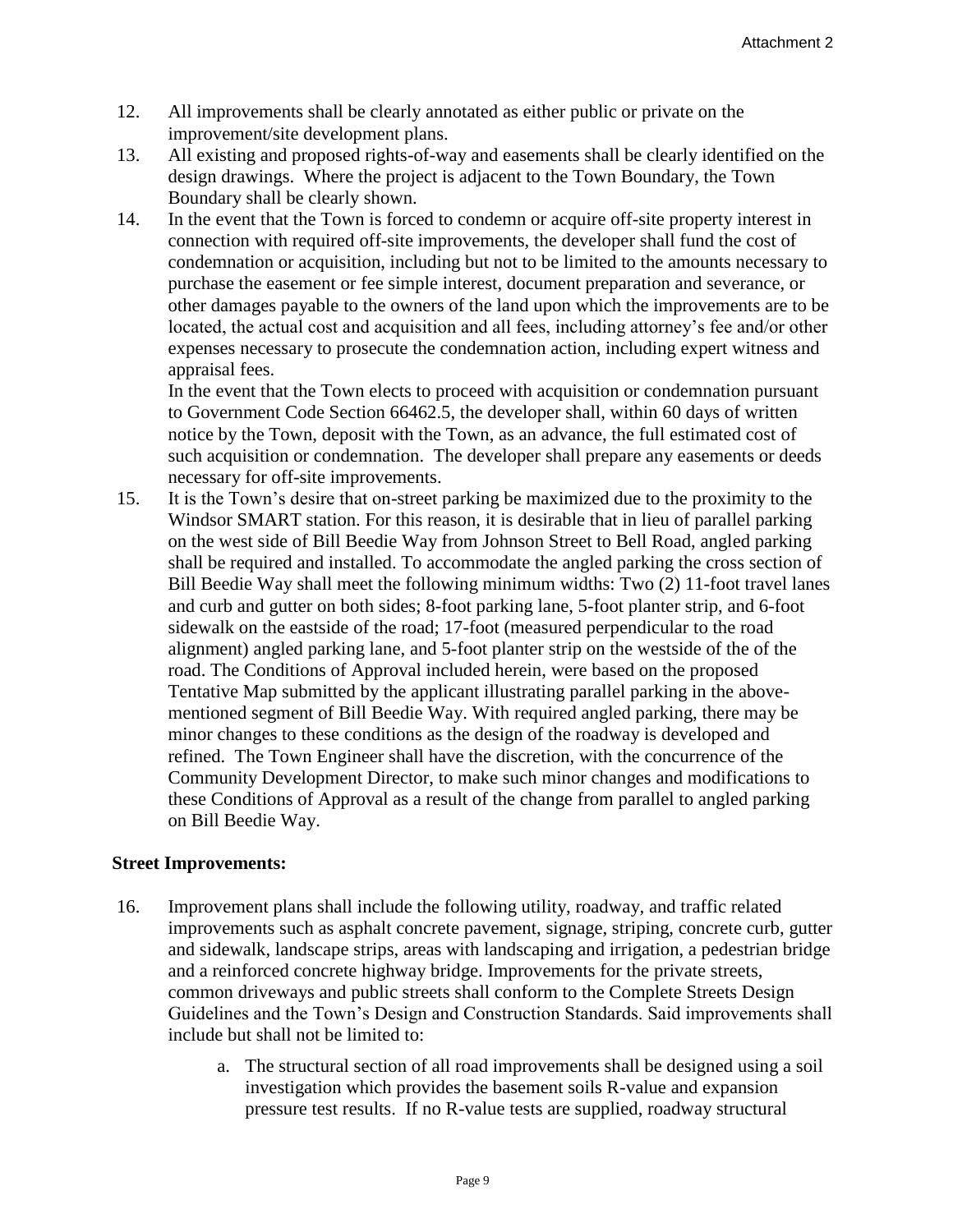sections shall be designed using an R-value of 5.0. A copy of Geotechnical report and structural section calculations shall be submitted with the first improvement plan check.

- b. Bell Road: The developer shall construct the new sections of Bell Road to accommodate two 11-foot wide travel lanes, two six-foot bike lanes, 8-foot wide parking stalls on both sides of the street in the areas shown on the tentative map, a minimum 5- foot wide landscape area with street trees in tree wells and an 8-foot wide sidewalk on the project side of the street southerly of the Bill Beddie Way/Bell Road intersection and an 8-foot wide sidewalk on both sides of the street northerly of the Bill Beedie Way/Bell Road intersection. The developer shall dedicate sufficient right-of-way to accommodate the required improvements and shall provide an additional 5 foot minimum PUE behind the right-of-way. The developer shall also reconstruct the existing portions of Bell Road from the northerly boundary of the Bell Manor Apartments (APN: 164-020-004) to the southerly limits of the existing Bell Road improvements and shall construct Bell Road as specified above from the southerly boundary of the Bell Manor Apartments to the southerly limits of the Bell Road/Grayson Way intersection.
- c. The developer shall obtain the necessary 5-feet of additional right of way and a 5-foot public utility easement on the east side of Bell Road from the owners of the Bell Manor Apartments (APN 164-020-004). Should the developer not be able to acquire the necessary right of way and public utility easement, the Bell Road street section, as described in item (b.) above and shown on the approved tentative map, shall be shifted westerly into the project site. Appropriate transitions, meeting Town and Caltrans standards, shall be provided at the northerly conform locations to the existing Bell Road street improvements subject to review and approval by the Town Engineer. The applicant may propose alternative options to this Condition of Approval for consideration by the Town Engineer.
- d. Public low impact development features, designed to capture public street storm water, shall be located in the Bell Road right-of-way and not in a landscape parcel.
- e. The Bell Road/Bill Beedie Way intersection shall be regulated by a stop sign on Bill Beedie Way and shall have a striped pedestrian crosswalk in Bell Road on the north side of the intersection. The Bill Beedie Way leg of the intersection shall have a minimum of 50-feet of center line strip meeting Town standards and thermoplastic stop bars at the crosswalk leg of the intersection. The pedestrian curb ramps shall be directional and shall meet current ADA requirements with and shall have flared wings.
- f. The Bell Road/Grayson Way intersection shall be regulated by stop signs on all legs of the intersection. Each leg of the intersection shall have a minimum of 50-feet of centerline strip meeting Town standards and thermoplastic stop bars. Striped pedestrian crosswalks shall be installed on the easterly and southerly leg of the intersection. The pedestrian curb ramps shall be directional and shall meet current ADA requirements with flared wings.
- g. As part of the Bell Road improvements, the developer shall install a reinforced concrete highway bridge across Windsor Creek. The bridge shall accommodate two 11-foot wide travel lanes, two 6- foot wide bike lanes and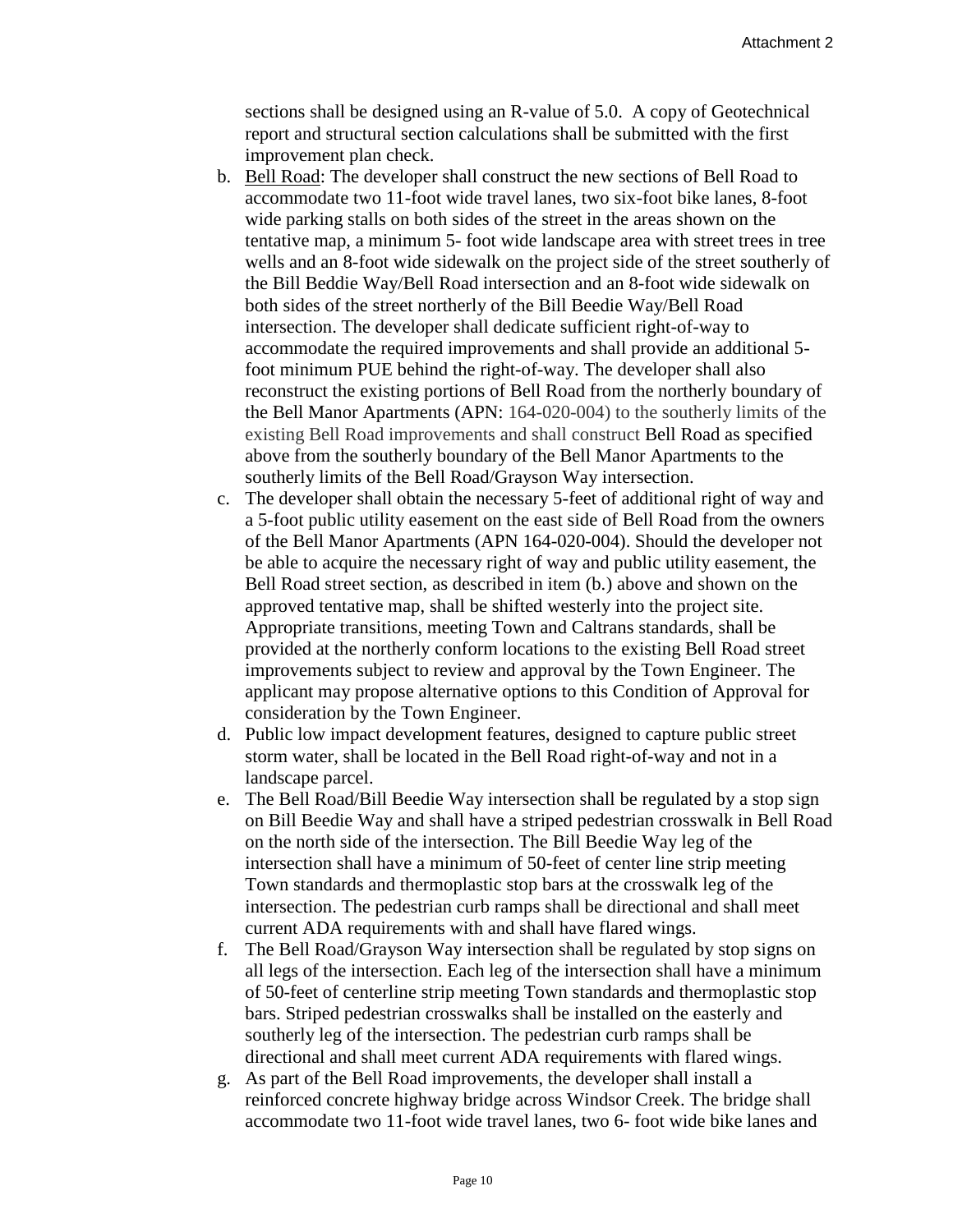two 6.5-foot wide sidewalks including a concrete curb on each side of the bridge and the required impact barriers and bridge rails. The bridge, impact barriers, bridge rails and appurtenances shall be designed in accordance with the CalTrans bridge design standards and practice. The bridge shall be designed to clear span the creek. As part of the first submittal the developer shall submit sight line diagrams for the vehicular bridge from all approaches.

- h. Prior to beginning the Windsor Creek vehicular bridge design, the developer shall prepare an Advanced Planning Study for aesthetics of the reinforced concrete bridge for review, comment and approval by the Town Engineer. The study shall also include alternate bridge rail types for review. As a part of the Advanced Planning Study, the developer shall prepare for review, comment and approval of the Town Engineer, geometric layouts that show how the rail side path, bridge, creek side path, bike lanes and intersections will interface in a safe fashion.
- i. The developer shall install a 6-foot wide concrete pedestrian sidewalk on the west side of Bell Road from the north end of the vehicular bridge to the public trail crossing at Bell Road. The developer shall also install a pedestrian curb ramp on the west side of Bell Road and continue a 10-foot wide concrete sidewalk/trail at the proposed trail crossing up to the SMART right-of-way for future connection to the multi-use path (MUP). The developer shall also install a 6-foot wide public sidewalk on the west side of Bell Road from the south end of the vehicular bridge to the most southerly crosswalk at Grayson Way/Bell Road intersection including a directional pedestrian ramp.
- j. The developer shall install a striped crosswalk at the public creek trail crossing at Bell Road as directed by the Town Engineer.
- k. Bill Beedie Way: The developer shall construct Bill Beedie Way to accommodate two 11-foot travel lanes in areas where parking is proposed and two 12-foot travel lanes in areas where no parking is proposed, 8-foot wide parking stalls on both sides of the street to all extent possible, a 5- foot wide landscape area with street trees and tree wells and a 6-foot wide sidewalk on the project side of the street. West curb face in Bill Beedie Way shall be located at 7-feet from the SMART right-of way, or 2-feet from the SMART right-of-way if street parking is angled. The developer shall construct Bill Beedie Way from the Bill Beedie Way/Bell Road intersection to the north side of the Bill Beedie Way/Johnson Street intersection as required by the Town Engineer. The Bill Beedie Way/Johnson Street intersection shall be designed meeting Town standards and as required by the Town Engineer. The intersection area shall be dug out, repaired and overlaid with AC pavement or, completely reconstructed, based on the results of field borings performed and paid for by the developer per limits of reconstruction established by the Town Engineer.
- l. Public low impact development features designed to capture public street storm water shall be located in the Bill Beedie Way right-of-way and not in a landscape parcel.
- m. The developer shall provide a stop sign, thermoplastic stop bar and legend on the Johnson Street leg of the Bill Beedie Way and Johnson Street intersection.
- n. Prior to the first improvement plan submittal, the design engineer shall submit a preliminary geometric design of the Bill Beedie Way/Johnson Street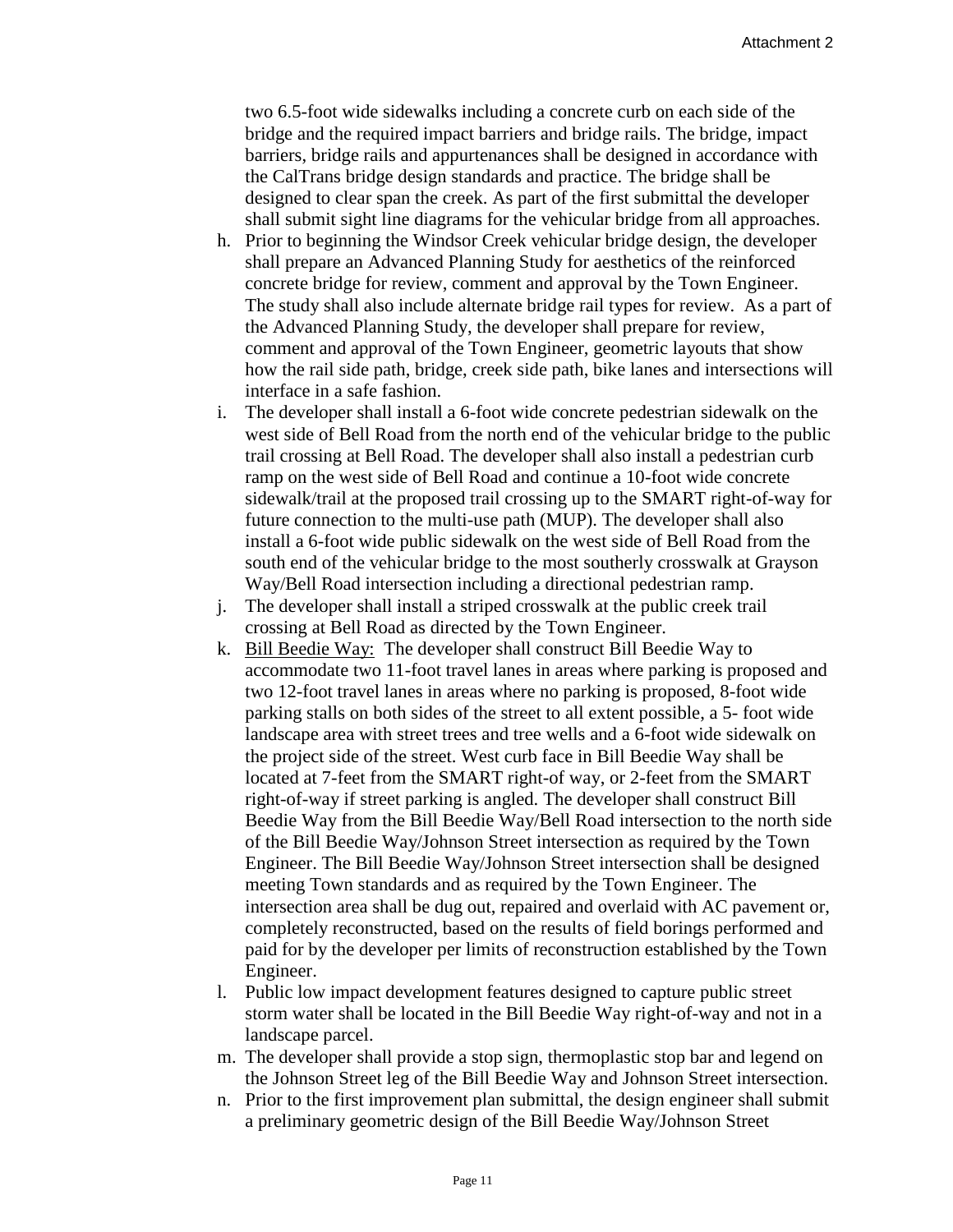intersection to the Town Engineer for review and approval. The preliminary geometric layout shall also include the required site line evaluations. The developer will need to consider using a larger centerline radius in Johnson Street to soften the curve and to shift the intersection southerly to all extent possible.

- 17. Private streets shall be constructed meeting Town standards and shall be designed as required by the Town Engineer, shall be marked private, shall be constructed to the dimensions shown on the approved tentative map and subject to the approval of the Windsor Fire Protection District.
- 18. Common drive isles shall be constructed to the dimensions shown on the approved tentative map and the requirements of the same as above Windsor Fire Protection District.
- 19. Trash enclosures shall be covered in accordance with Town requirements. It is recommended that any drainage from the trash collection area shall be contained within the enclosure and drained to the sewer system. The enclosure slab shall be designed and constructed so that tributary surface drainage does not enter the enclosure.
- 20. The developer shall install a minimum 10-foot wide prefabricated pedestrian bridge across Windsor Creek at the northeasterly portion of the site. The bridge shall be designed to clear span Windsor Creek such that no portion of the bridge structure will impede flow in the creek. Nor shall the pedestrian bridge raise the creek's Town approved 100-year hydraulic gradeline. Prior to beginning the pedestrian bridge design, the developer shall prepare and submit an Advanced Planning Study of alternate bridge concept designs for review, comment and approval by the Town Engineer. These may be in the form of catalog cuts for prefabricated bridges. Preliminary layout plans shall also be provided showing the new bridge alignment, creek side path, sidewalks and a school drop-off area at the intersection of Private Road B&C subject to review and approval by the Windsor Unified School District, the Windsor Police Department, the Windsor Fire Protection District, the Town Engineer and the Community Development Director. Lighting shall also be provided for pedestrian safety to the satisfaction of the Community Development Director and Town Engineer.
- 21. The pedestrian bridge shall be aligned to connect to the school district property (APN: 164-020-040) near the northwesterly portion of the school district parcel and the northeasterly portion of the project site. Any and all work proposed on the school district property shall be approved by the school district in writing prior to Town Engineer approval of the improvement plans. The developer shall secure fully executed easements from the school district necessary for the bridge, bridge landings and public pedestrian trail prior to Town Engineer approval of the improvement plans. The developer shall bear all costs associated with the easement document preparation, document review and recordation.
- 22. The developer shall provide an updated geotechnical report that provides conclusions and recommendations regarding the design and construction of the bridge foundations, including pile foundations, for both the vehicular bridge at Bell Road and pedestrian bridge across Windsor Creek. The report shall also assess the erosion potential of the creek bed to address the scour potential at the bridge locations. Soil samples shall be tested by an accredited lab for their corrosion potential. The investigation and report shall be prepared in general conformance with current Caltrans standards and procedures.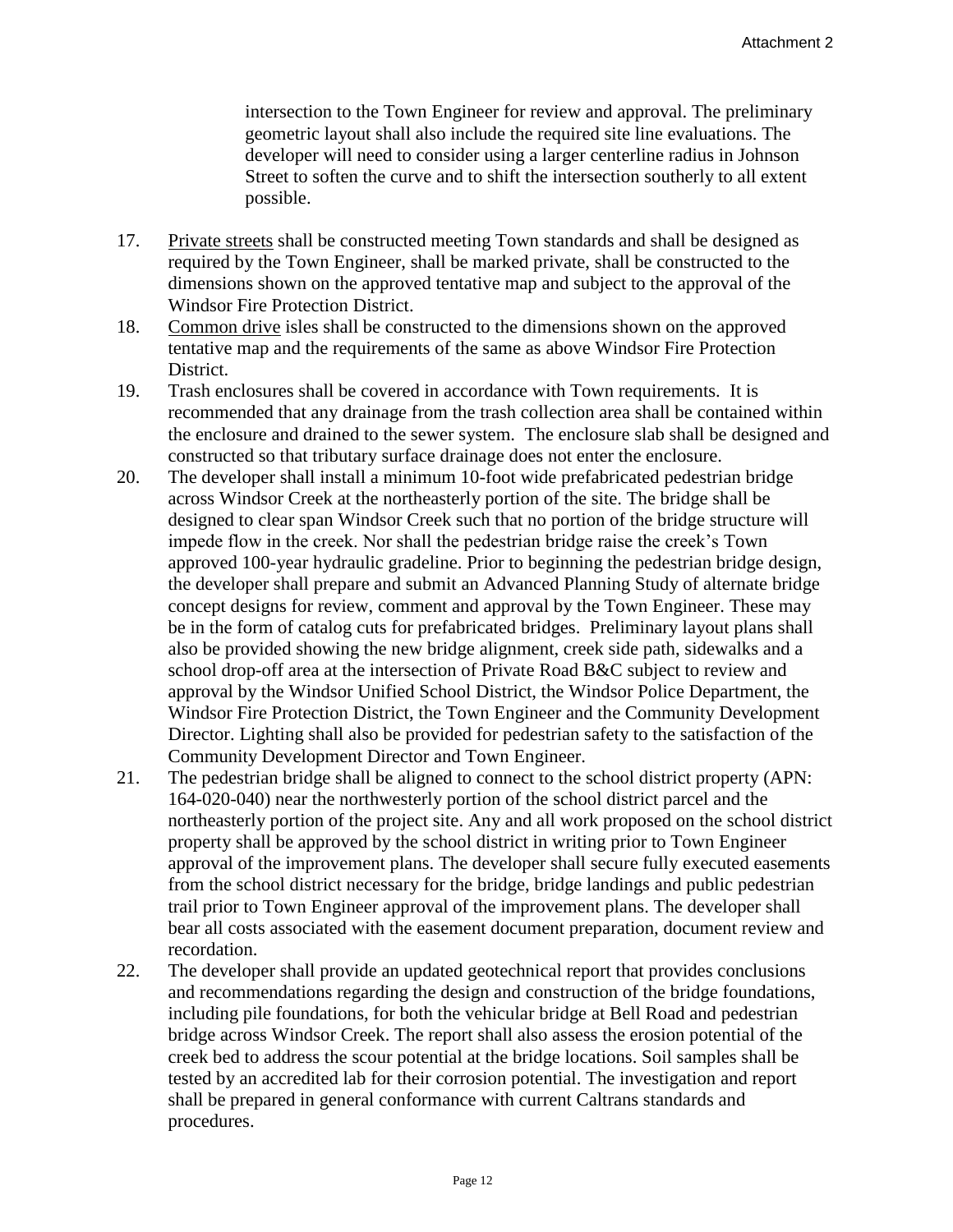- 23. Sidewalk widening shall be provided to allow a clear 6-foot walkway at all locations, including areas where mailboxes, street furniture, streetlights, street signs and fire hydrants are to be installed or, as otherwise directed by the Town Engineer.
- 24. Any existing curb and gutter that is removed and replaced with new curb and gutter shall be reconstructed meeting Town standards.
- 25. Americans with Disabilities Act (ADA) compliant pedestrian curb ramps shall be provided at all intersections where sidewalks and/or crosswalks are proposed. The ramps shall conform to current ADA standards.
- 26. The Engineer of Record shall provide exhibits demonstrating that the private streets and common driveways meet fire and refuse hauling truck turning requirements with the first improvement plan submittal. Any locations found to not be acceptable by the Town Engineer/Windsor Fire Protection District or the refuse hauler shall be revised to meet the requirements of the Town Engineer/Fire District & refuse hauler.
- 27. The applicant's design engineer shall coordinate the roadway improvement design with Sonoma County Transit regarding the need for and design of bus/transit facilities to serve this project.

# **Street Lighting, Signing, and Striping:**

- 28. Striping, pavement markings and traffic signage shall be provided on all streets as necessary and as required by the Town Engineer. Signage restricting parking and red painted curbing shall be installed where appropriate. Speed limit signs shall be installed at locations determined by the Town Engineer. Onsite fire lane signing, curb painting and legends shall conform to the requirements of the California Vehicle Code and the Windsor Fire Protection District. Twenty-five miles per hour speed limit signs shall be installed within the subdivision at locations determined by the Town Engineer. Existing striping, signage and lighting disturbed or damaged during construction of the project shall be replaced to the satisfaction of the Town Engineer.
- 29. Street lights used to illuminate public intersections and crosswalks shall be Decorative LED Pendant lights installed in accordance with Town Standard 220. All other street lights used to illuminate the public right of way shall be Decorative LED lights installed in accordance with Town Standard 219. Public streets shall meet Town illumination requirements as approved by the Town Engineer.
- 30. The improvement plan submittal for Bell Road shall include a photometric design analysis. Illumination within the street portion of Bell Road shall maintain an average illumination of 1.6 foot-candles and a minimum of 1.1 foot-candles. Illumination within the street portion of Bill Beedie Way shall maintain an average illumination of 0.9 footcandles and minimum of 0.6 foot-candles. Within intersections and pedestrian crossings, a minimum of 2.6 foot-candles shall be maintained. At pedestrian sidewalks and parking bays an average illumination of 1.2 foot-candles and a minimum illumination of 0.8 foot-candles shall be maintained. Modifications to the illumination requirements established above will need to be submitted as a Design Exception in writing to the Town Engineer for review and approval.
- 31. Onsite lighting shall conform to the requirements of the Town Zoning Code and Planning Department requirements.
- 32. Signage restricting parking and red painted curbing shall be installed where required by the Town Engineer.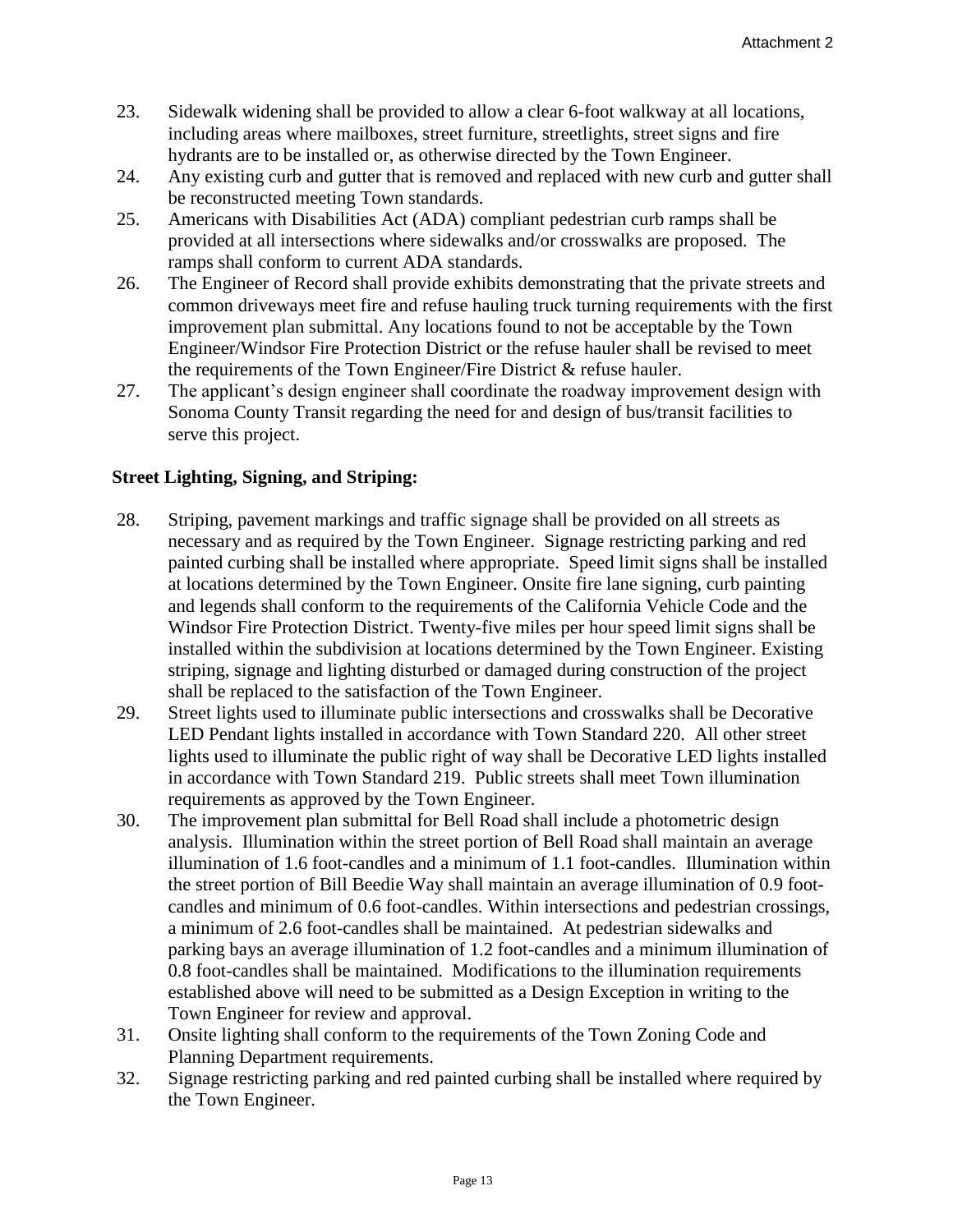# **Grading Improvements:**

- 33. A site-grading plan prepared by a Civil Engineer registered in the State of California shall be included as part of the required improvement drawings. Lots shall be generally designed to drain to the public or private streets, unless otherwise approved in the interest of tree preservation or other unusual circumstances.
- 34. Creek setback lines shall be established in accordance with standard SCWA criteria (30 feet from top of bank, or 2.5:1 plus 30 feet from toe of bank, whichever is greater). The developer shall provide a plan and creek cross-sections with the first submittal of the improvement plans that shows how the creek setback line was established.
- 35. The applicant shall submit to the Town for review and approval a detailed Geotechnical Report prepared by a Civil Engineer registered in the State of California and qualified to perform geotechnical evaluations. The grading plan shall incorporate the recommendations of the approved Geotechnical Report.
- 36. All existing wells, septic tanks and/or underground fuel storage tanks shall be permanently destroyed under permit and inspection by the Sonoma County Permit and Resource Management Department, Well and Septic Division and/or Sonoma County Environmental Health or other designated agency. If there are none, the project engineer shall provide a letter describing the scope of the search done to make this determination.
- 37. All existing structures shall be demolished in accordance with the requirements of a demolition permit, which shall be obtained from the Town Building Department before a grading permit will be issued.
- 38. Where soil or geologic conditions encountered during grading operations that are different from those anticipated in the Geotechnical Report, or where such conditions warrant changes to the recommendations contained in the original soil investigation, a revised soil or geologic report shall be submitted for approval by the Town Engineer. It shall be accompanied by an engineering and geological opinion as to the safety of the site from hazards of land slippage, erosion, settlement, and seismic activity.
- 39. The grading plan shall clearly show all existing survey monuments and property corners and shall state that they shall be protected and preserved.
- 40. Improvements plans shall include an erosion control (winterization) plan. The plan must include an order of work and staging/scheduling component indicating when facilities must be installed and when they may be removed.

# **Tree Preservation:**

41. Tree preservation requirements shall be shown on the grading plan or a separate tree preservation plan and shall be subject to approval by the Town Engineer and Community Development Director. Tree preservation plan requirements shall conform to the Town's Tree Preservation Ordinance in effect at that time.

## **Drainage Improvements:**

42. All project-related flooding impacts shall be mitigated by the project developer. Project flood control and drainage design and construction shall meet all requirements of the Sonoma County Water Agency Flood Control Design Criteria or, the most recent manual in effect at the time of improvement plan design, the Town of Windsor Design and Construction Standards, and these conditions. Flood control and drainage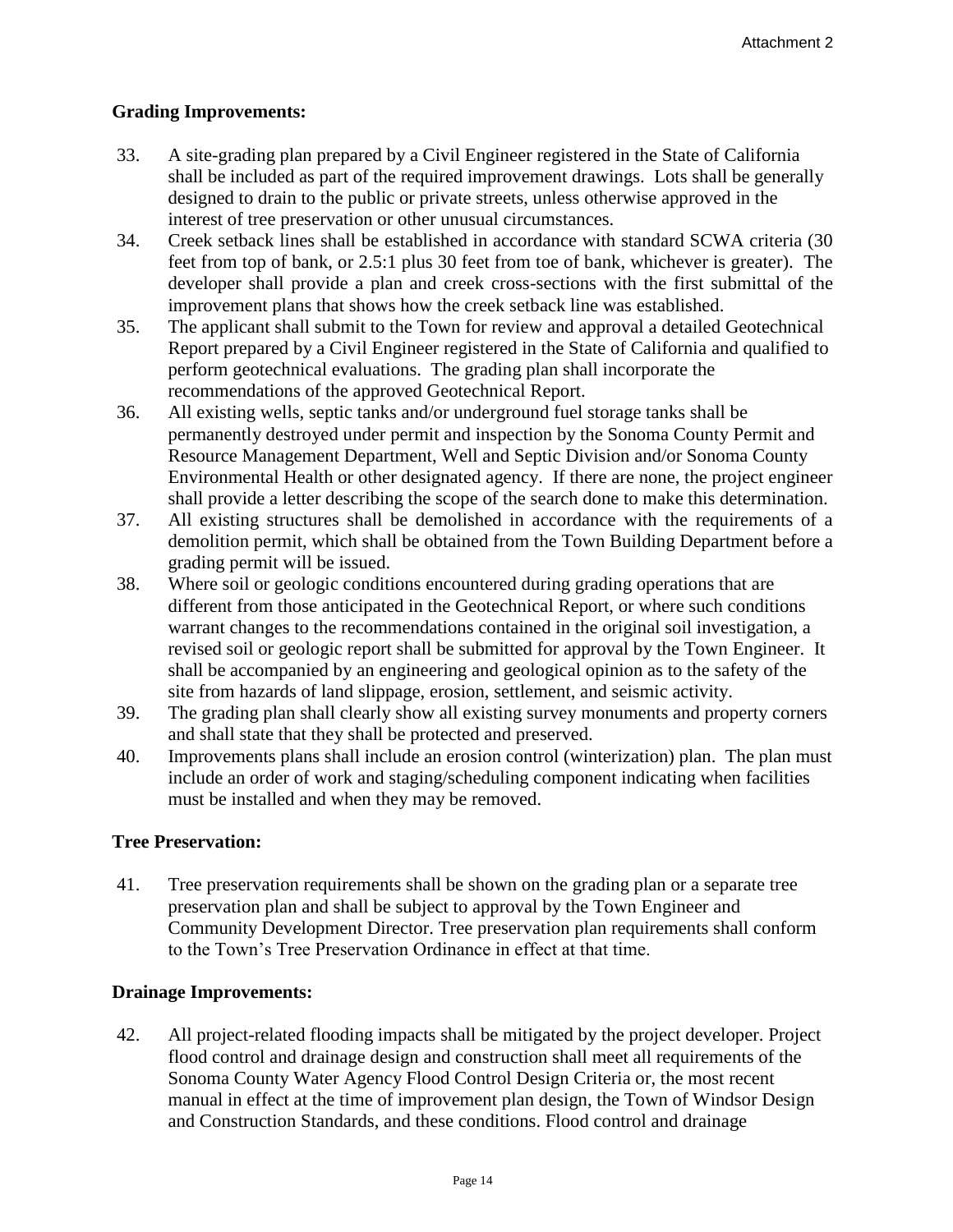improvements shall be designed by a Civil Engineer, registered in the State of California, to the satisfaction of the Town Engineer. Public and private flood control and drainage improvements shall be shown on the improvement plans and shall be approved by both Sonoma County Water Agency and the Town Engineer.

- 43. In addition to any other provisions or requirements, and notwithstanding any conflicting conditions or requirements, project design and construction shall:
	- a. Result in a no net increase in any above-ground water surface elevation adjacent to or at any point downstream or upstream of the project site between predevelopment conditions and post-development conditions for any storm event with a recurrence interval of 100 years or less. For purposes of this evaluation, pre-development conditions shall mean those hydrological and hydraulic conditions existing on the project site per the Town's Storm Water Master Plan Phase I, dated September 2017; post-development conditions shall mean those hydrologic and hydraulic conditions existing on the project site upon completion of construction and occupancy of the project in its entirety.
	- b. Provide adequate underground storm drain capacity across the project site to accommodate 10-year flows under conditions of full development of the project site and all upstream areas draining to the project site in accordance with the most recent adoption of the Town of Windsor General Plan.
	- c. Provide adequate underground and overland flow capacity across the project site to accommodate 100-year flows under conditions of full development of the project site and all upstream areas draining to the project site in accordance with the most recent adoption of the Town of Windsor General Plan, without flooding of structures or unacceptable flooding or damage to other facilities, as determined by the Town Engineer. All finished floor elevations of structures shall be a minimum of one foot above the 100-year water surface elevation so determined, excepting only garage floors provided that garages shall be of floodproof construction to a minimum of one foot above said water surface elevation.

The developer shall provide such analyses and calculations as determined by the Town Engineer necessary to demonstrate compliance with these conditions, said analyses and calculations to be subject to the approval of the Town Engineer. The project shall include such drainage improvements, including but not limited to storm drains, detention facilities, and unobstructed overland relief paths, as are required to satisfy these conditions.

- 44. No lot to lot drainage is allowed. No concentrated drainage may discharge across sidewalks. All site drains must be connected to the public storm drain system or, discharged through the face of curb or to an established waterway.
- 45. The drainage in Bell Road, Bill Beedie Way and the Bill Beedie Way/Johnson Street intersection shall be collected in a public storm drain system, meeting Town standards, and discharged into Windsor Creek downstream of the proposed vehicular bridge. No drainage shall be allowed to drain into the SMART right-of-way. The design engineer shall coordinate all storm drain outfalls with the governing resource agencies and shall obtain written approval for the new outfall(s) prior to the approval of the improvement plans by the Town Engineer.
- 46. Plans and certifications shall demonstrate compliance of all improvements, including building finished floor elevations, with the Town's Floodplain Ordinance, to the satisfaction of the Building Official and Town Engineer. The Engineer of Record shall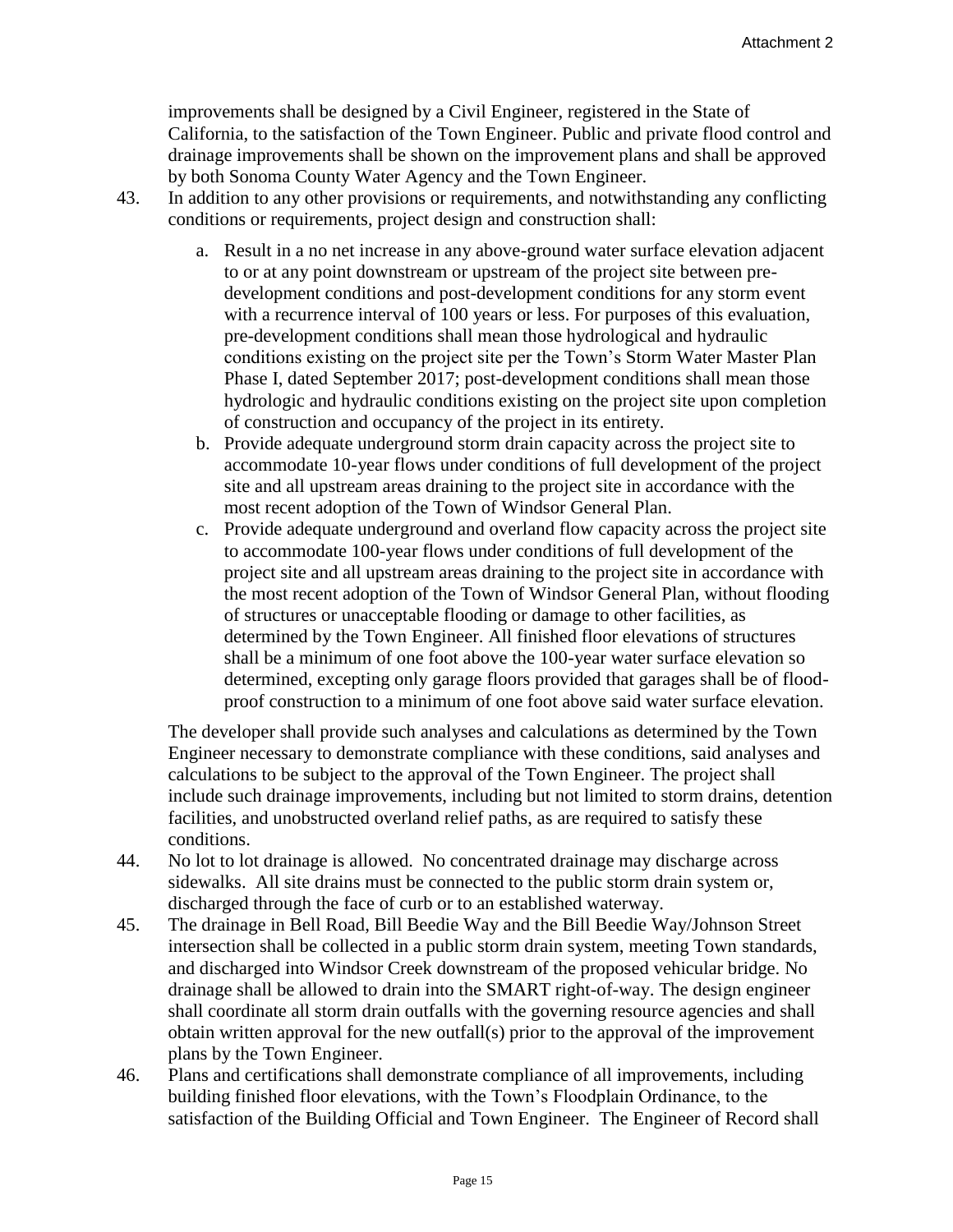provide a stamped and wet signed letter indicating the project meets the requirements of the Ordinance before plan approval. Building finished floor elevations shall be constructed at a minimum of 1 foot above the 100-year floodplain as approved by the Town and certified by the engineer of record.

- 47. The developer shall provide safety fencing as required by the Town Engineer to secure the existing inlet structure for the dual 72-inch creek bypass conduits located in Windsor Creek.
- 48. The developer shall construct a creek side path along the westerly side of Windsor Creek from Bell Road to the Windsor Unified School District parcel. The path shall be construed to a width of 10-feet of asphalt pavement with 2-foot wide aggregate base on both sides. The developer shall install longitudinal drainage facilities as necessary to assure that concentrated drainage does not flow across the path.

## **Utility Improvements:**

- 49. All existing overhead utilities (of 26,000 volts or less) and proposed utilities, both onsite and along project frontages contiguous to the site, shall be placed underground. This includes the existing distribution lines located with transmission lines along the rail corridor. This does not include surface mounted transformers, pedestal mounted terminal boxes and meter cabinets.
- 50. Final joint trench plans shall be provided by the owner/developer to the Town Engineer for review and approval prior to issuance of encroachment. Any conflicts with existing utilities and trees shall be resolved prior to permit issuance.
- 51. The existing spur line, which runs from the site to the SMART rail tracks, shall be completely removed up to and including the switch. All work within the SMART rightof-way requires approval of SMART. Proof of an encroachment permit from SMART will be required prior to issuance of a grading permit. This condition of approval shall be waived if it is confirmed that SMART will be removing the spur line and switch with their own forces as part of the extension to the north.

#### **Sanitary Sewer, Water and Recycled Water Improvements:**

- 52. Sewer grades must be designed such that ultimate finished floors are more than 12 inches above upstream manhole rim elevation. Inadequate elevation differentials or grade on private sewer mains and laterals, as determined by the Town Engineer, must be mitigated by raising finished floor elevation(s), installing privately owned and operated sanitary sewer lift station(s) with grinder/ejector pump(s) on site, or installing a sewer backwater check valve in the building sewer line at a location approved by the Town Engineer.
- 53. The existing sanitary sewer lateral at the southwesterly corner of the Bell Manor Apartments (APN: 164-020-004) shall be re-routed entirely onto Bell Manor Apartment property and connected to the proposed public sanitary sewer in Bell Road unless directed otherwise by the Town Engineer. The developer shall be responsible for obtaining a right-of-entry letter from the owners of the Bell Manor Apartment property and shall submit written proof to the Town Engineer prior to Town Engineer approval of the improvement plans.
- 54. All private storm drain, potable water, fire service, sanitary sewer and recycled water mains, laterals, and appurtenances, must be located within the private property and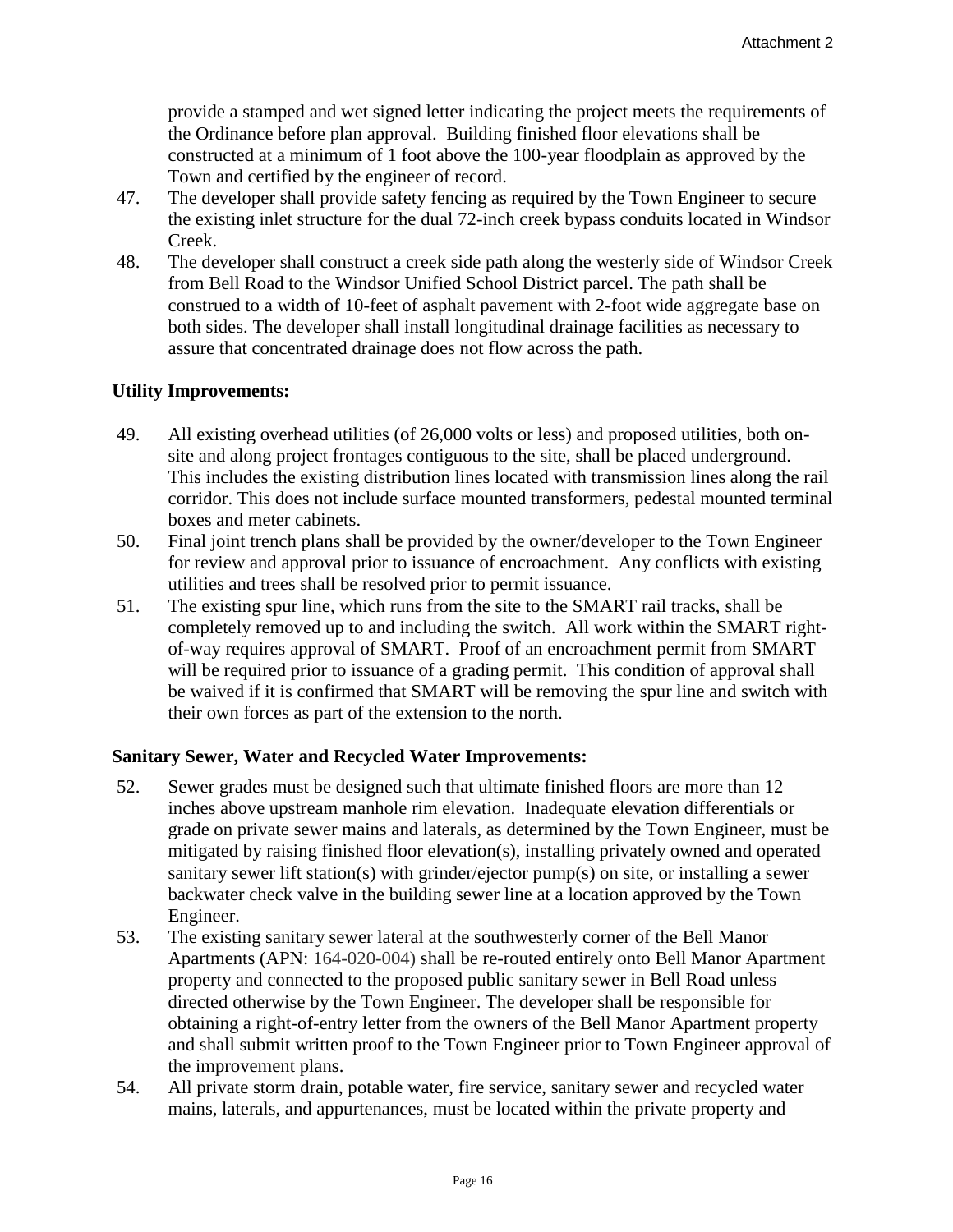clearly identified as private on the design drawings. All private utilities serving multiple parcels, shall be located in a private easement, shall be privately owned and privately maintained. Upon conversion to condominiums, the developer shall provide for maintenance of all shared private utilities in the CC&R's, subject to review and approval by the Town Engineer, Community Development Director and Town Attorney. The developer shall pay all costs associated with preparation and review of the documents.

- 55. All public water, recycled water, sewer mains shall be located in public right-of -way or a public easement offered to the Town of Windsor and Windsor Water District, including the water, recycled water and sewer mains in the private streets. Any and all rights-of-way, or if unavoidable, easement dedications shall be made by the property owner to the Town of Windsor and Windsor Water District at the property owner's expense prior to recordation of the final map.
- 56. Prior to TE approval signature of improvement plans or, recordation of the final map, whichever occurs first, the property owner/developer shall enter into a maintenance agreement for the maintenance of public utilities located in private streets, common driveways and private common area parcels. Said agreement shall be subject to review and approval by the Town Attorney and Town Engineer. The developer shall pay all costs associated with preparation and review of the agreement. The agreement shall be recorded in the Sonoma County Recorder's Office and shall run with the land.
- 57. All utilities proposed to cross Windsor Creek shall be located in a transfer casing for the length of the crossing as required by the Town Engineer. No utilities shall be allowed to cross under the bridge abutments.
- 58. As part of the first improvement plan submittal the developer shall include a sewer profile for the proposed sewer in Bell Road based on recent survey data. Should the proposed new sanitary sewer not be able to tie into the existing 48" trunk main due to unforeseen conditions, the developer shall provide a sewer study of localized and downstream sanitary sewer capacities to determine the systems adequacy to handle the project's loading. The loading from existing and foreseeable future development within the local sewer drainage area shall also be included in the study. Existing sewer mains, which are inadequately sized, shall be replaced at the developer's expense.
- 59. All existing underground utilities through the site shall be completely removed unless slated to remain in service, or as otherwise directed by the Town Engineer. In the interest of tree preservation, existing utilities within tree protection zones may be abandoned in place within the limits of the tree protection zone meeting Town standards.
- 60. The developer shall install public recycled water mains from it offsite source in Windsor Road by extending a 12-inch recycled water main to the project site via Duncan Drive including a jack-and-bore beneath the Smart railroad right of way. The developer shall extend the 12-inch recycled water line to Bell Road then northerly to the northerly project limits. The developer shall install a 6-inch recycled water line in Bill Beedie Way and the southern section of Bell Road from the Bill Beedie Way/Johnson Street intersection to the Grayson Way/Bell Road intersection. The developer shall also install a 6-inch recycled water main loop in Private Road A, B & C and shall provide two 6 inch stubs up to the Windsor Unified School District (WUSD) property on the north and south side of the WUSD parcel. All recycled water main design and construction shall meet Town standards and the requirements of the Town's Urban Recycled Water Facilities Planning Study prepared by West Yost Associates, dated May, 2013. The two recycled water stubs to the WUSD property shall be located in areas approved by the Town Engineer and that will not require a creek crossing.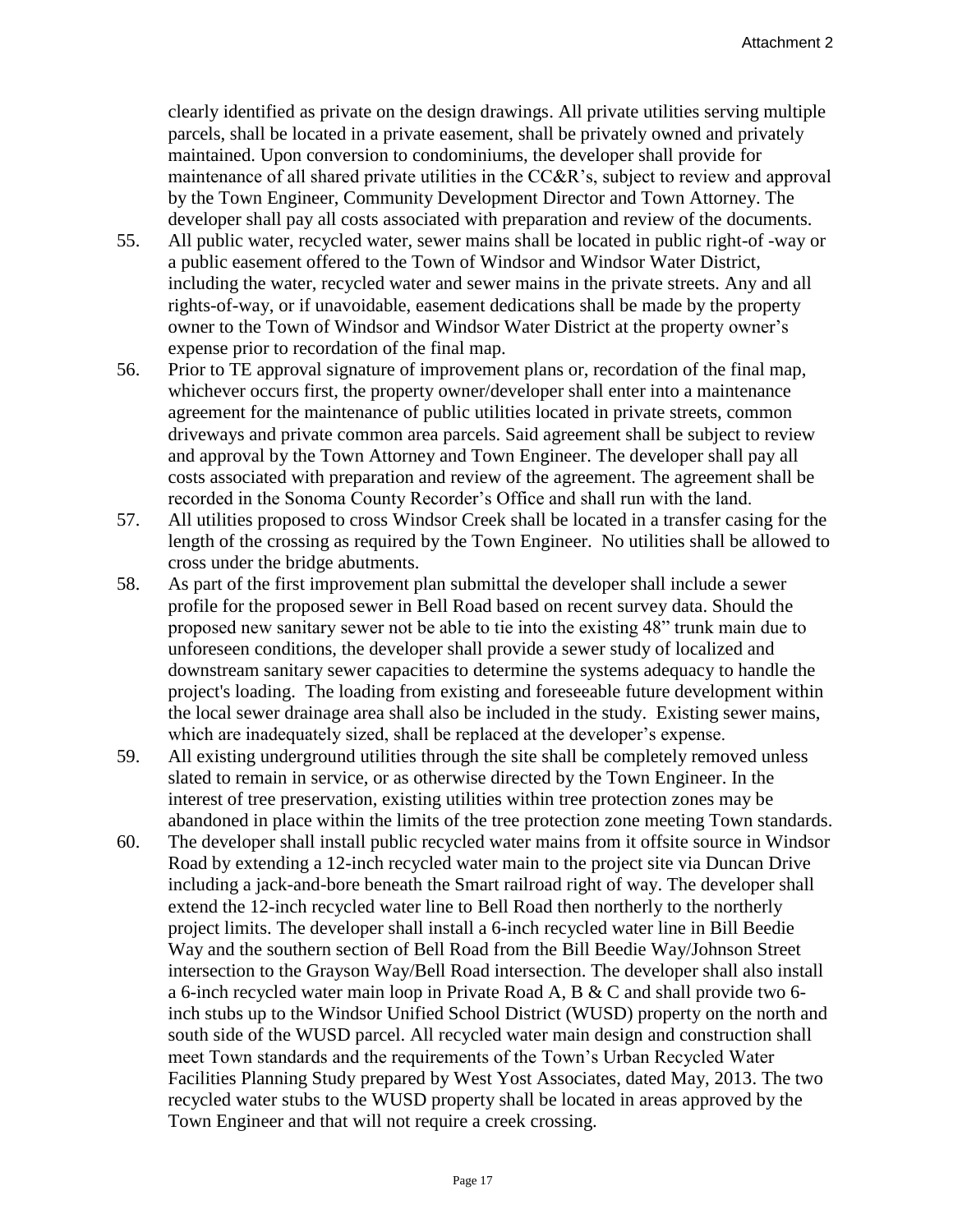- 61. All landscaping, private and public, must be irrigated with Town of Windsor recycled water unless otherwise directed by the Town Engineer. The property owner must enter into and abide by all the terms of a Recycled Water User's Agreement with the Town of Windsor. This Agreement must be signed by the property owner prior to approval of the improvement plans, issuance of a building permit, issuance of an encroachment permit or connection to the Town's recycled water system, or as otherwise directed by the Town Engineer.
- 62. All recycled water mains, service laterals, plumbing, valves, pipes, appurtenances, irrigation parts, vaults and boxes must be purple. Recycled water notification signs shall be installed as directed by the Town Engineer. Recycled water spray, mists and ponding must not be present in any designated eating area.
- 63. Recycled water/potable water dual plumbing design and layout, construction-installation and final inspection review for individual lots or grouping of lots must be performed by an AWWA certified Cross Connection Specialist at the Property Owner's expense. All deficiencies sited by the Cross Connection Specialist must be corrected by the property owner. Written reports of the Cross Connection Specialist's finding must be submitted to and approved by the Public Works Director prior to acceptance.
- 64. A 12-inch high pressure gas transmission main and other underground facilities are located along the railroad right-of-way with other underground facilities located in other areas of the site. These facilities shall be physically located, both horizontally and vertically, and shall be shown on the improvement plans in accordance with State law. The utility companies owning the existing utilities and easements shall approve the improvement plans in writing prior to signature of the improvement plans by the Town Engineer.
- 65. The developer shall enter into an agreement to purchase the existing Windsor Water District (WWD) well parcel (APN:164-020-007). The developer shall pay all costs associated with the purchase of the well parcel, including but not limited to, parcel appraisal, grant deed document preparation & review, Town Attorney costs, escrow and recordation costs
- 66. Each residential unit shall also be individually metered by privately owned and maintained water meters, in accordance with State regulatory requirements and shall be managed by the management company of the apartment complex or, the project HOA once condominium plans are filed with the State.
- 67. The common area commercial facility (recreation facility) shall be required to install a grease interceptor, meeting Town standards, if a common area kitchen is proposed for the facility.

## **Storm Water Quality Improvements:**

68. All design and construction shall meet the requirements of the most recent editions of Town of Windsor, Phase I Ms4 permit and the City of Santa Rosa Low Impact Development Technical Design Manual. Prior to approval of the improvement plans, the applicant shall submit a Final Storm Water Low Impact Development Plan (FSWLID) subject to review and approval by the Town Engineer. The plan shall include post-construction storm water treatment and peak reduction measures and shall address maintenance of private and/or public storm water facilities. The FSWLID shall be approved by the Town Engineer prior to signature of the improvement plans or, as otherwise directed by the Town Engineer.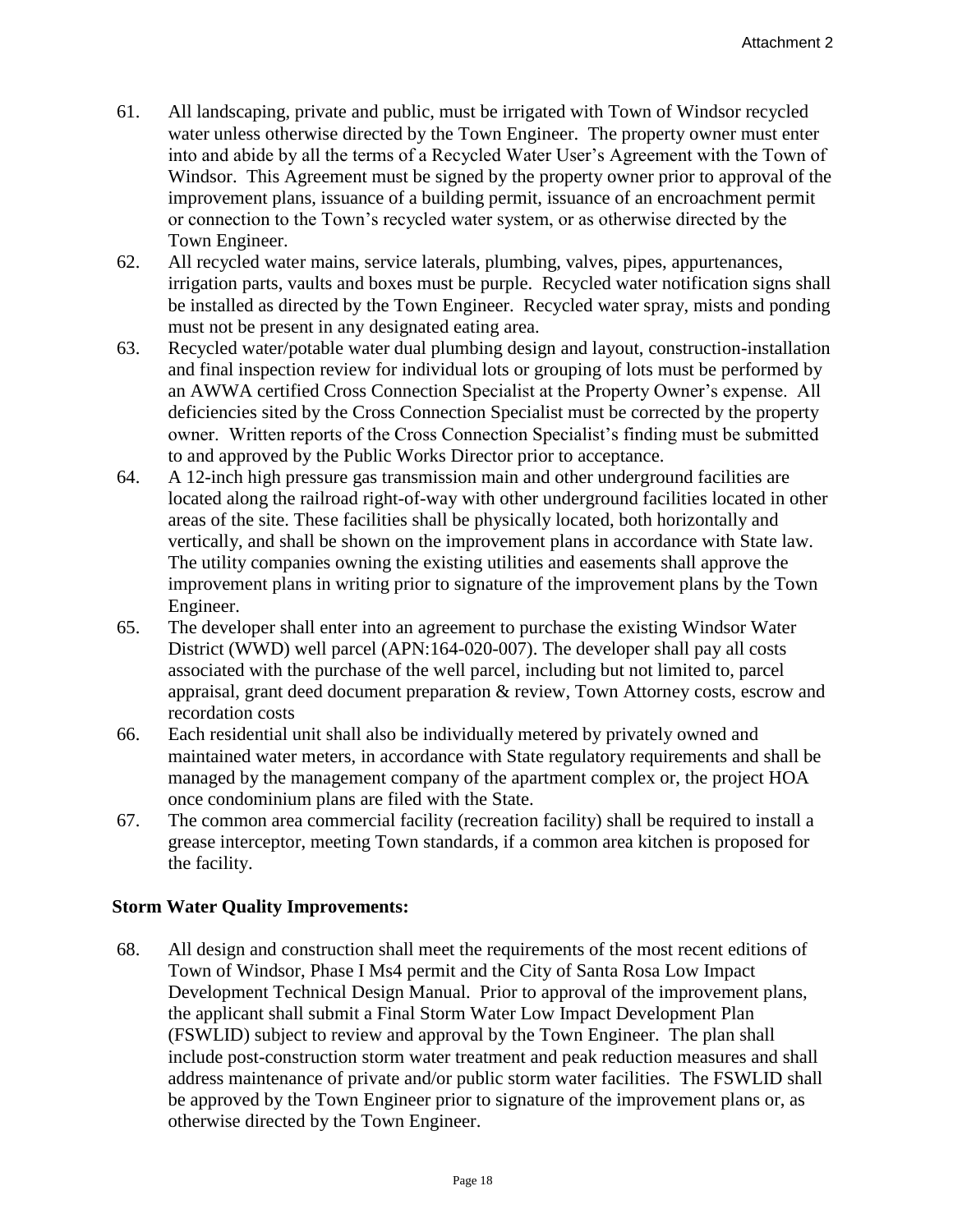- 69. Private storm water quality improvements shall be privately owned and privately maintained.
- 70. The developer/property owner shall execute an agreement to annex into the Town's 1982 Act Benefit Assessment District for maintenance of all public storm water quality features and for maintenance of the Windsor Creek Parcel. The owner/developer shall pay all fees associated with setting up a new zone. Annexation shall occur prior to, or contemporaneously with, Final Map recordation.
- 71. Prior to recordation of the final map the owner/developer shall enter into a Declaration of Covenants Regarding Maintenance of Storm Water Best Management Practices (BMP) Facilities. The declaration shall be recorded with the Sonoma County Recorder's Office and shall run with the land.
- 72. An LID Certification will be required from the Design/Project Engineer, who shall complete a final inspection and certification that all BMPs will function per the intent of the approved design. A copy of the certification shall be provided to the Town of Windsor prior to the issuance of the first certificate of occupancy.

# **WELO, Landscaping & Irrigation:**

- 73. Street trees, irrigation, and landscaping along the project frontage within the public right-of-way or, along the private streets & common driveways shall be owned and maintained by property owner.
- 74. Chases shall be installed to all parkway strips and tree wells to allow for the installation of irrigation lines. Chase sizes shall be determined by the Landscape Architect.
- 75. Landscaping and irrigation shall meet the requirements of the Town's Water Efficient Landscape Ordinance (Ordinance No. 2015-73) as detailed in Section 12-3-900 of the Town's municipal code. WELO calculations shall be submitted using the commercial project specifications of the Town's MS Excel based WELO calculator found online at **<http://www.townofwindsor.com/documentcenter/view/14426>** , which utilizes Windsor specific parameters for evapotranspiration and rainfall. The WELO calculations, along with a landscape design plan, a completed hydrozone table, and an irrigation design plan shall be submitted for review and approval by the Town Engineer prior to improvement plan approval.

## **Permit Requirements:**

- 76. Provide written evidence that a Notice of Intent has been submitted and received by the Water Resources Control Board for a Construction General Permit and that a WDID number has been issued by the State. Two copies of the project Storm Water Pollution Prevention Plan (SWPPP) shall be provided to the Town for review and approval by the Town Engineer, prior to issuance of a Town grading permit or building permit, whichever occurs first.
- 77. Prior to issuance of a Town grading permit, building permit or Town Engineer approval of the improvement plans, whichever occurs first, the developer/property owner shall obtain all necessary permits from SMART and incorporate the conditions of approval of the SMART permit(s) into the improvement plans as applicable. All work within the SMART right-of-way shall be approved in writing by SMART and written approval shall be provided to the Town Engineer prior to signature of improvement plans. No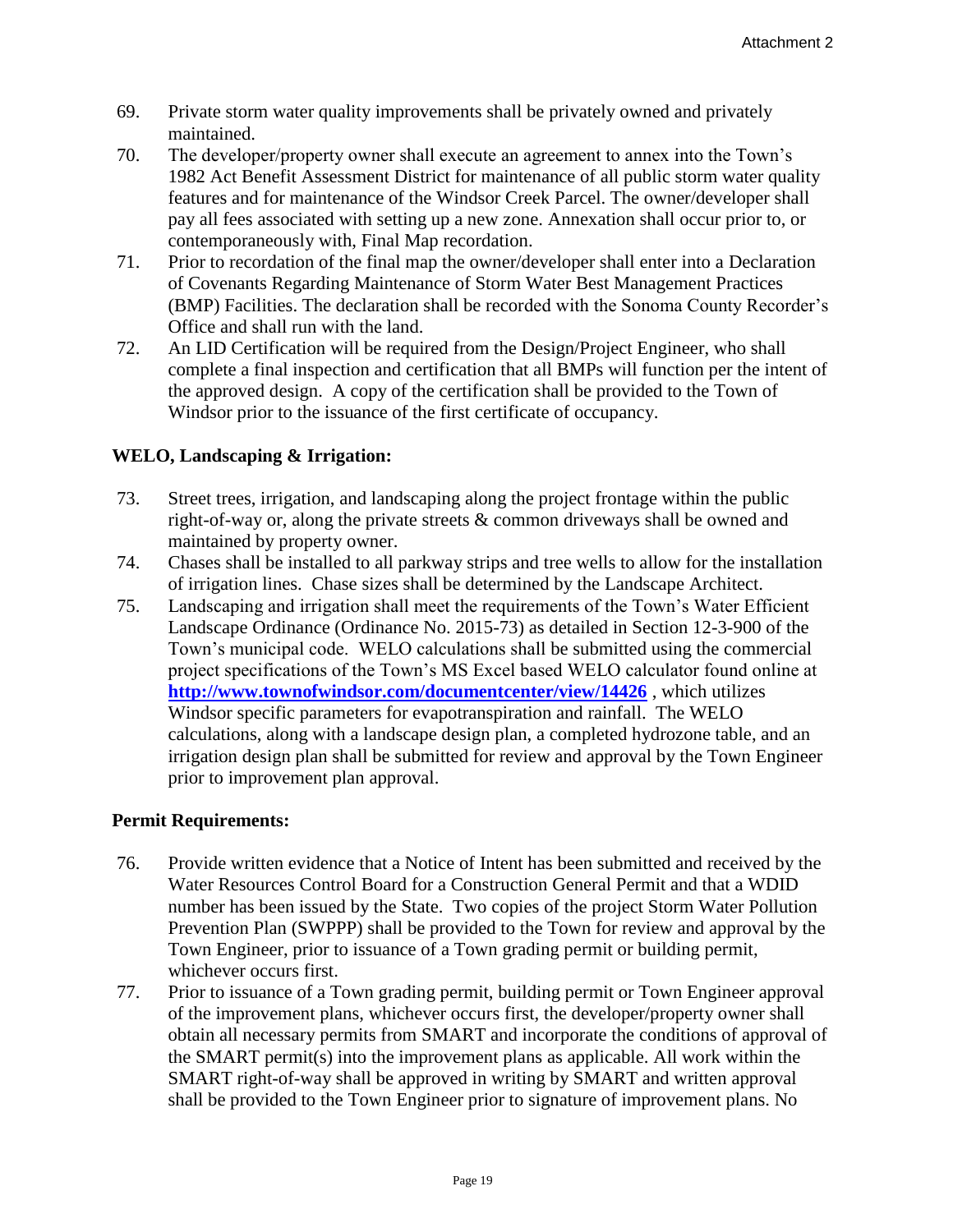work shall occur in the SMART right of way without an encroachment permit from SMART.

- 78. Prior to issuance of a Town grading permit, building permit or Town Engineer approval of the improvement plans, whichever occurs first, the developer/property owner shall obtain all necessary permits from the North Coast Regional Water Quality Control Board (Board) and incorporate the conditions of the Board permit into the improvement plans as applicable. The property owner/developer shall submit a copy of the Board permit and conditions to the Town Engineer prior to Town Engineer approval of improvements plans.
- 79. Prior to issuance of a Town grading permit, building permit or Town Engineer approval of the improvement plans, whichever occurs first, the developer/property owner shall obtain all necessary permit(s) from the Army Corp of Engineers (Corp) and incorporate the conditions of the Corp permit(s) into the improvement plans as applicable. The property owner/developer shall submit a copy of the Corp permit and conditions to the Town Engineer prior to Town Engineer approval of improvements plans. .
- 80. Prior to issuance of a Town building permit(s), Town Engineer approval of the improvement plans, whichever occurs first, the developer/property owner shall obtain all necessary permit(s) from the California Fish and Wildlife Department (CFWD) and incorporate the conditions of the CFWD permit(s) into the improvement plans as applicable. The property owner/developer shall submit a copy of the CFWD permit and conditions to the Town Engineer prior to Town Engineer approval of improvements plans.

# **Rights-of-Way & Easements:**

- 81. All existing and proposed rights-of-way and roadway and utility easements shall be clearly identified on the design drawings.
- 82. Prior to final map approval, the developer/property owner shall provide written evidence of agreement from all non-Town utility companies and easement holders that the utility companies and easement holders approve of the relocation of any utilities and easements as proposed by the owner/developer.
- 83. The property owner shall dedicate a 36-foot wide irrevocable offer of dedication subject to improvements for public right of way & public utilities to the Town of Windsor and Windsor Water District, with an additional 5-foot public utility easement (PUE) behind the right-of-way, from Old Oak Road to the proposed Bell Road right-of-way. The dedication shall meet Town standards for a public street alignment to be utilized in the future if a public street connection is desired. The proposed private street in this area shall be designed to public standards and shall follow the proposed future public street dedication alignments to minimize disturbance to the private project improvements should it become necessary to construct a public street in this reach.

# **Landscape & Creek Parcels:**

84. The developer/property owner shall dedicate to the Town of Windsor landscape parcels from the westerly back of curb in Bell Road and Bill Beedie Way to the SMART right of way and the landscape area at the southeasterly corner of the Johnson Street/Bill Beedie Way intersection. The landscape parcels shall be annexed into LLAD No. 1 & No.2 for landscape parcel maintenance. The developer shall pay all associated costs of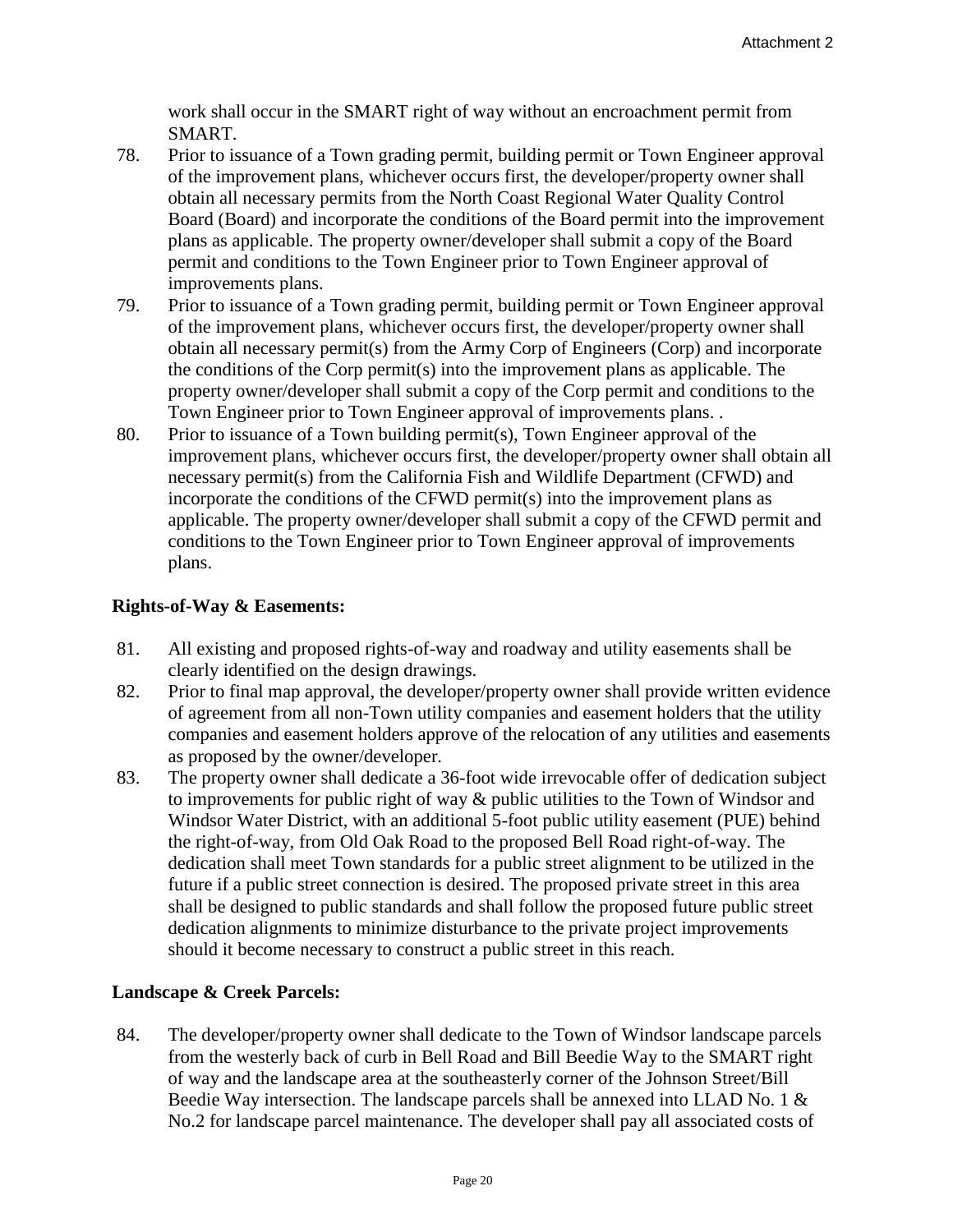annexation and shall pay the assessments until such time that the property undergoes conversion to condominiums at which time the assessment shall be reapportioned between the new owners.

- 85. The developer/property owner shall dedicate in fee a Windsor Creek parcel to the Town of Windsor from the easterly limits of the public trail to the easterly property boundary.
- 86. A Creek Revegetation and Enhancement Plan (Plan) will be required to mitigate removal of riparian vegetation and/or to enhance any existing "riparian gaps" in Windsor Creek. The Plan shall be prepared by the Town Biologist or by a professional biologist in accordance with requirements established by the Town Biologist, including plant materials and sizing, irrigation, establishment period, and monitoring by the professional biologist. A final inspection for compliance to plan requirements shall be provided by the professional biologist prior to acceptance by the Town. The Plan may also be used to satisfy requirements of the State Department of Fish and Wildlife, Army Corps of Engineers and the North Coast Regional Water Quality Control Board but, is otherwise an independent requirement of the Town. The Plan shall be included in cost estimates, is subject to bonding and if applicable, shall be included in an improvement agreement, unless alternate agreement and security is otherwise approved by the Town Engineer and Planning Director. The Plan is subject to a five (5) year establishment and monitoring period with yearly monitoring reports submitted to the resource agencies and the Town for review and approval. All requirements of the resource agencies shall be included and be an integral part of the Plan.

# **Conditions Applicable to Final Map Approval:**

- 87. A final map, as defined in the State Subdivision Map Act and prepared by a licensed surveyor or civil engineer, showing all parcels, rights-of-way, and easement(s) shall be filed with the Town of Windsor Engineers Office. Upon recording of the map, the subdivision is valid.
- 88. The developer shall present to the Town of Windsor, free of encumbrances, an irrevocable offer of dedication for rights-of-way as follows:
	- a. The developer/property owner shall dedicate sufficient public right-of-way for the Bell Road public improvements as required by the Town Engineer with a 5 foot public utility easement behind the right-of-way on both sides of the street.
	- b. The developer/owner shall dedicate sufficient public right-of-way for the Bill Beedie Way public improvements as required by the Town Engineer with a 5 foot public utility easement behind the right-of-way on both sides of the street.
	- c. Public utility easements, as necessary, adjacent to all street right of ways including the west side of Bill Beedie Way and Bell Road from the project's northern property boundary to the southerly property boundary.
	- d. The developer shall secure all necessary rights-of-way and easements for both onsite and offsite pedestrian bridge and utility facilities. Rights-of-way and easements shall be dedicated on the map or, provided by grant deed. The developer shall prepare all necessary legal descriptions and deeds.
	- e. The Windsor Creek open space parcel shall be dedicated to the Town in fee title. A Phase I ESA may be required by the Town prior to finalization of the property transfer. The developer shall pay all costs associated with the property transfer, document preparation and review and reports.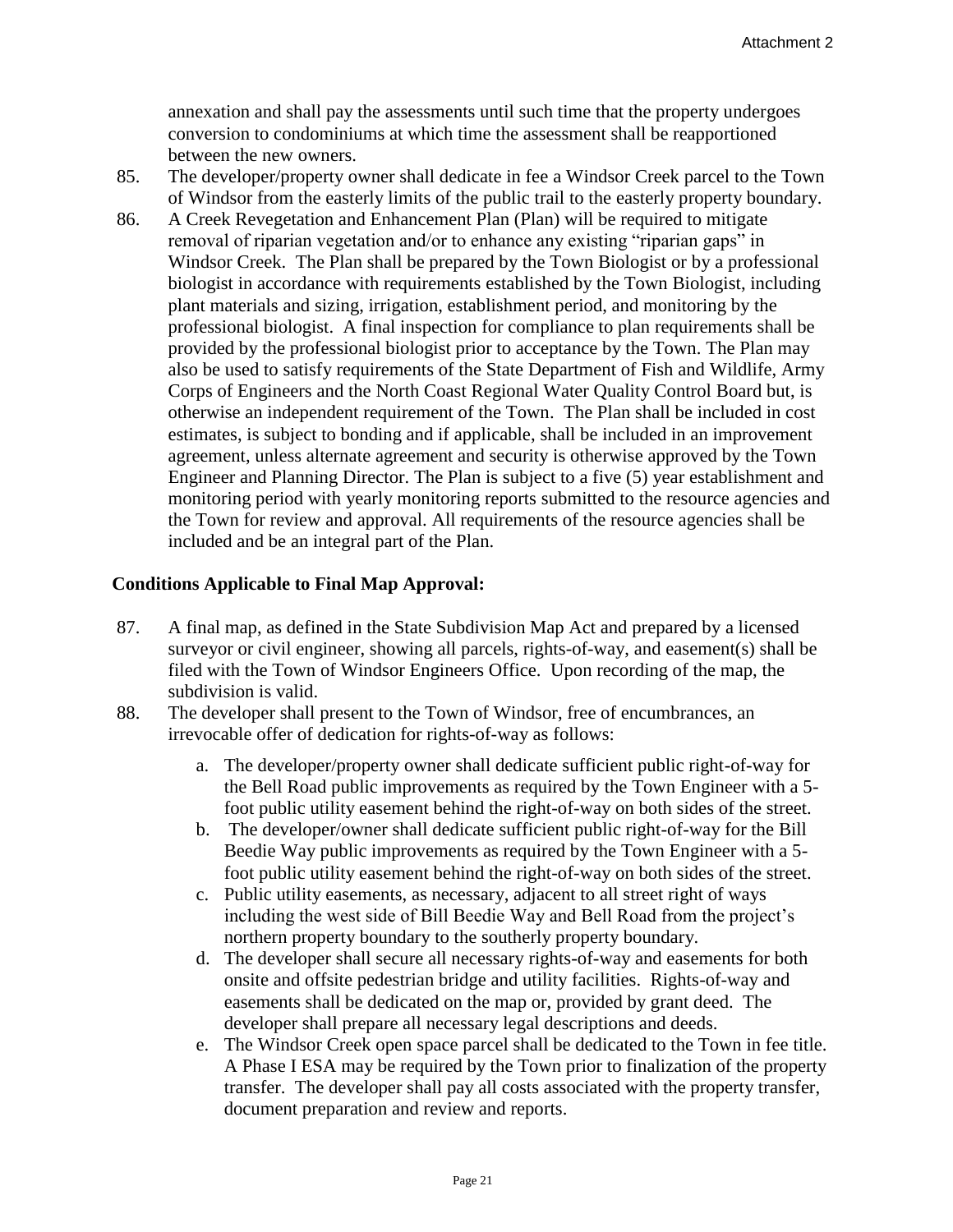- f. Public landscape parcels.
- g. Private ingress/egress easements for the private streets & common driveways as required by the Town Engineer.
- h. Private onsite utility and drainage easements as required by the Town Engineer.
- i. Public utility and access easements as required by the Town Engineer.
- 89. The Final Map shall be annotated with the following information:
	- a. The assessor's parcel number
	- b. Total area of land being subdivided (in acres)
	- c. Total number of lots and parcels being created
	- d. Town file number
- 90. Should it become necessary, the developer shall pay all costs associated with any necessary vacation or abandonment of public rights-of-way or easements and shall prepare all necessary documents and post all required notifications.
- 91. Patios, balconies, structural portions of the buildings and the like may not encroach into public rights-of-way or easements.
- 92. Prior to condominium conversion the following requirements shall apply:
	- a. A condominium plan prepared in a Town approved format and sufficiently detailed with regard to units and lots to determine substantial compliance with the tentative map shall accompany the final map. The CC&R's shall be reviewed and approved by the Town, prior to being recorded, shall run with the ownership of the units served, and shall be disclosed to all potential owners. The CC&R's shall include, but shall not be limited to, the following:
		- 1. The common commercial unit.
		- 2. The residential condominium units.
		- 3. Shared parking for both the commercial unit and the residential units within the project.
		- 4. Shared parking, access, and maintenance of all common areas and private shared infrastructure.
		- 5. Area outside of the building footprint designated as common area for the common commercial unit (recreation facility).
		- 6. A non-amendment clause regarding the above unless approved by the Town. The Town has benefits of third-party rights but, is under no obligation to compel compliance to these provisions.
	- b. Town approval of shared public water meter(s) for the proposed condominium units shall include a condition of ownership of all condominium units served by the shared water meters:
		- 1. Membership by all owners in a single Owners Association shall be a condition of ownership of any of the condominium units served by a shared water meter. The Owners Association shall be solely responsible to the Town for all aspects of the shared water and sewer service.
		- 2. Each unit shall also be individually metered by privately owned and maintained water meters and shall be managed by the project Owners Association in accordance with State regulatory requirements in effect at that time.
		- 3. A single water reclamation rate shall be applied to all flow measured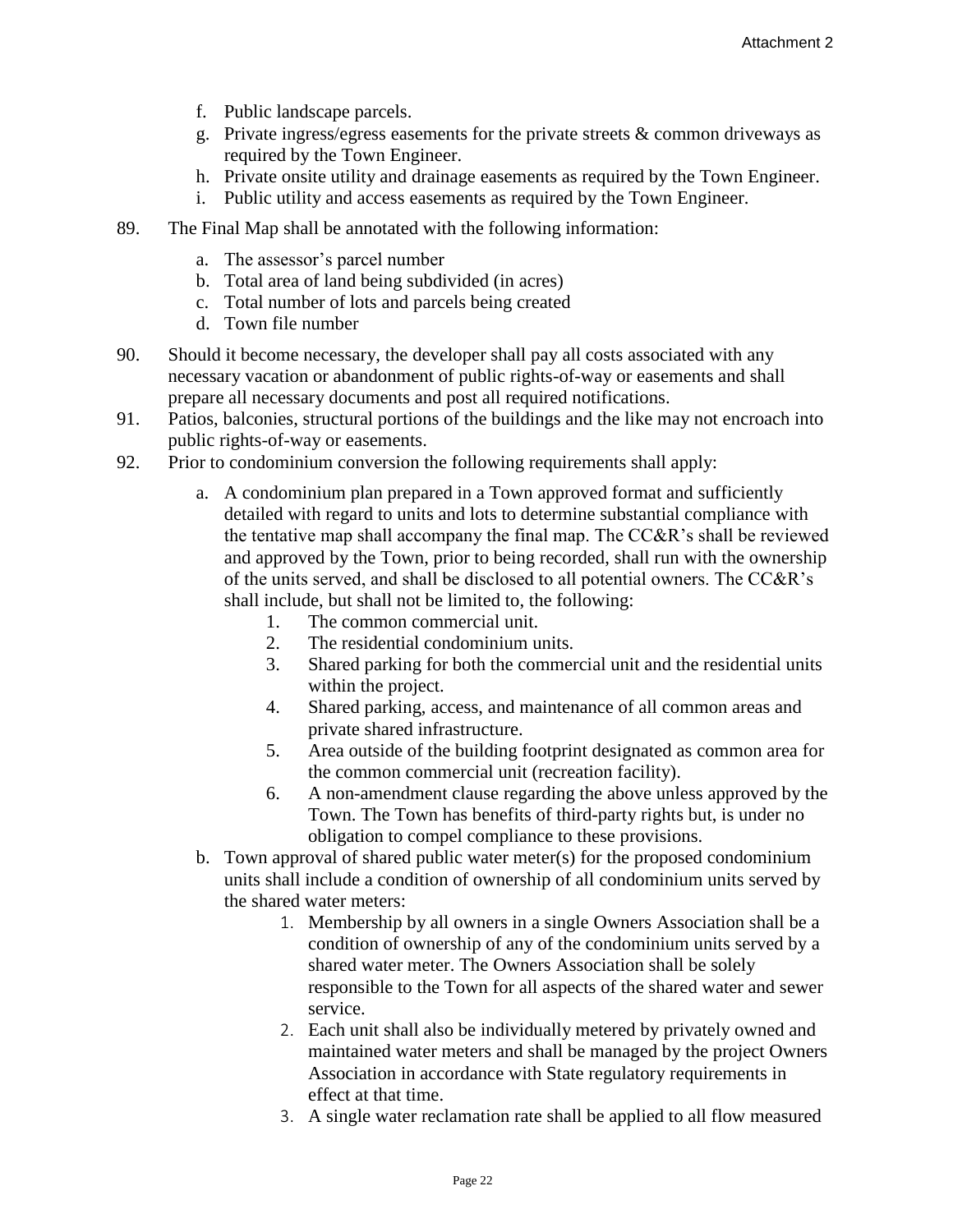by the shared water meter, said single water reclamation rate being determined in accordance with the Town's standard practices based upon the highest wastewater strength generated by any of the individual condominium units served by the common water meter. The highest rate for any single condominium unit based on wastewater strength shall be applied to the flow generated by all condominium units served by the shared meter, notwithstanding that some or all of the remainder of the units served are generating lower strength wastewater.

- 4. The common commercial unit (recreation facility) shall be individually metered with a public water meter.
- 5. The common area pool shall be individually metered with a public water meter.
- 93. A 5-foot minimum width public utility easement (PUE) shall be provided behind the public right-of-way on the east and west side of Bell Road and Bill Beddie Way.
- 94. The developer shall provide private easements for the following:
	- a. The private streets as illustrated on the Town approved tentative map.
	- b. The common drive isles as illustrated on the Town approved tentative map.
- 95. The Final Map shall be annotated with the following information:
	- a. The existing assessor's parcel number
	- b. Total area of land being subdivided (in acres)
	- c. Total number of lots and parcels being created
	- d. Town file number

#### **Local Agency Sheet:**

- 96. NOTE ON PARCEL MAP: "Prior to the issuance of building permits, all applicable development impact fees shall be paid to the satisfaction of the Building Official and in accordance with Town and local district ordinances".
- 97. NOTE ON FINAL MAP: "The project is located in the immediate vicinity of the Town of Windsor wastewater treatment plant facilities, including storage ponds. Plant operation, including associated noise, odors and lighting may result in a nuisance to nearby residents.
- 98. NOTE ON PARCEL MAP: A Declaration of Covenants Regarding Maintenance of Storm Water Best Management Practices (BMP) Facilities affecting this parcel map has been recorded in the Sonoma County Recorder's Office as Document No.
- 99. NOTE ON PARCEL MAP: A maintenance agreement for all shared private streets/common driveways and public utilities affecting this parcel map has been recorded in the Sonoma County Recorder's Office as Document No.
- 100. Limits of the 100-year flood elevation, as determined by the Town, shall be shown on the final map and labeled as "Subject to Inundation" (if applicable). The following note shall also be provided:

NOTE ON FINAL MAP: "Portions of Lot 2, Bell Road and the Windsor Creek Parcel are located within the 100-year flood elevation as determined by the Town of Windsor.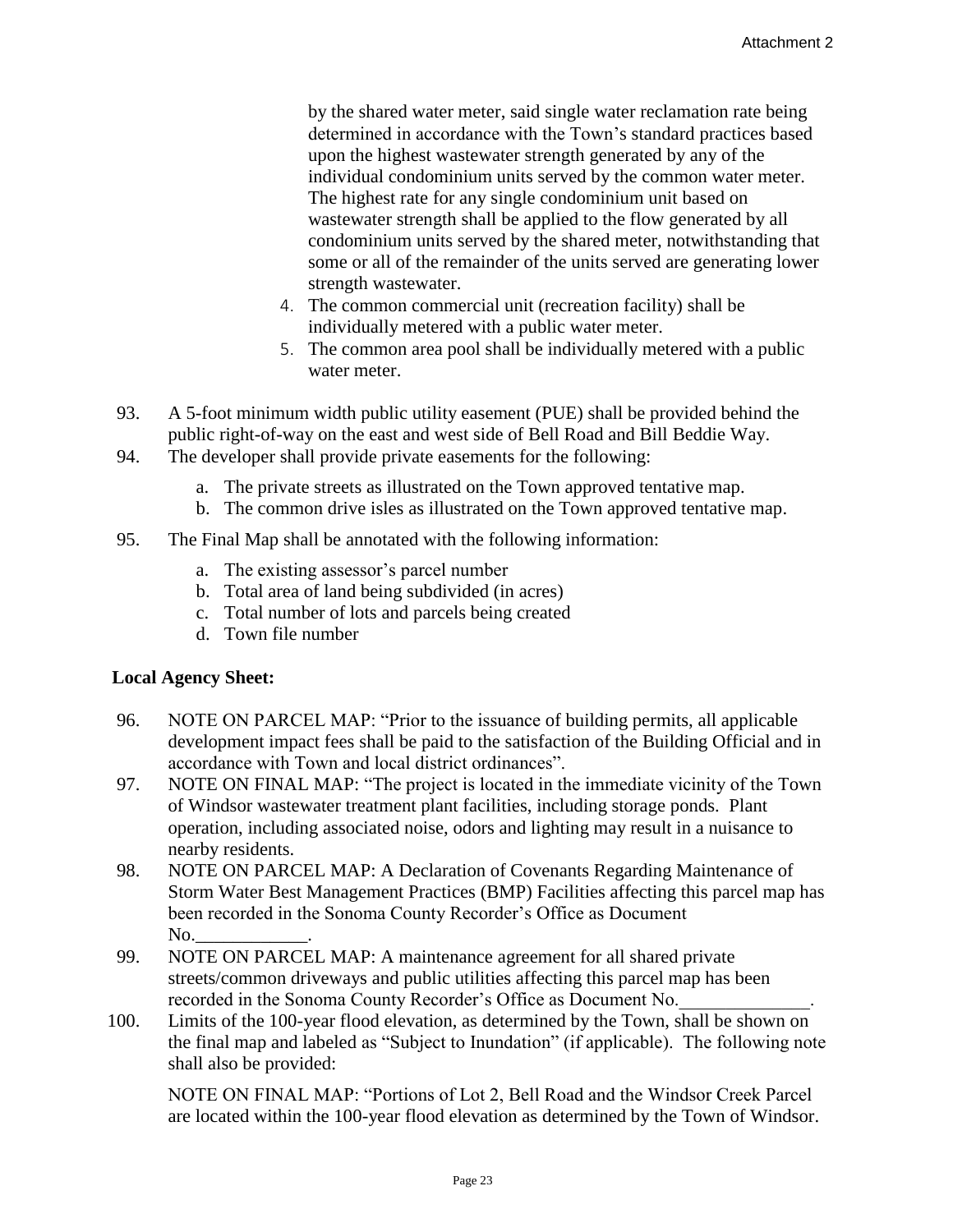The lowest floor (as defined by the Federal Emergency Management Administration and local ordinance) of structures will be required to be constructed at a minimum of 1 foot above the 100-year flood elevations (as determined by the Town). Nevertheless, flooding may be experienced in certain areas in the event of a 100-year storm."

- 101. A "Declaration of Restrictions" or equivalent instrument shall be approved by the Town and record upon conversion to condominiums. This declaration shall include requirements that the owner, and successors in ownership, shall include the following language in the deeds for those units inundated or partially inundated by a 100-year flood.
- 102. NOTE ON FINAL MAP: Prior to filing condominium conversion documents, the property owner/developer shall submit "CC&R's to the Town for review and approval. The developer shall pay all associated costs of review. The CC&R's shall be recorded with the Sonoma County Recorder's Office upon conversion to condominiums.

#### **Subdivision Agreement:**

- 103. The developer shall either complete the required construction as shown on the signed improvement plans or enter into an improvement agreement and post security with the Town of Windsor, agreeing to complete the required construction within 24 months of building permit issuance and prior to a request for occupancy of any structures, or as otherwise established by the Town Engineer. Security shall include the following: Performance Bond, Labor and Materials Bond, Monumentation Bond and a Maintenance Bond.
- 104. Unless otherwise approved by the Town Engineer, the owner/developer shall post security for maintenance of the public improvements prior to acceptance of the public improvements by the Town or prior to project completion of an encroachment permit by the Public Works Inspector. Said security shall remain valid and in full force for a minimum one-year period from the date of acceptance of the public improvements or project completion of an encroachment permit.
- 105. The property owner shall execute an agreement to annex into the Town's Landscaping and Lighting Assessment District No 2. Upon development of the property, the property will be assessed in Landscaping and Lighting Assessment District No. 1 as a developed property.
- 106. Prior to recordation of the final map and in lieu of constructing the sidewalk on the west side of Bell Road and Bill Beedie Way, the property owner/developer shall pay the Town a cash contribution of three hundred and fifty thousand dollars (\$350,000) for the future construction of a Multi-Use Path (MUP) by others within the SMART right-ofway. The property owner/developer shall pay the contribution regardless of whether SMART obtains grant funding for any portion of the MUP. The MUP contribution amount shall be included in the Subdivision Improvement Agreement.
- 107. Prior to recordation of the final map, the developer/property owner shall pay the Town a cash contribution of two hundred and eighty thousand nine hundred and fifty-four dollars (\$280,954.00), equaling a 30.8% pro rata share, for the recently installed traffic signal improvements at the Bell Road/Windsor River Road intersection. The traffic signal contribution amount shall be included in the Subdivision Improvement Agreement. All signal and intersection modifications required as part of the Mill Creek development shall be paid by the developer prior to recordation of the final map.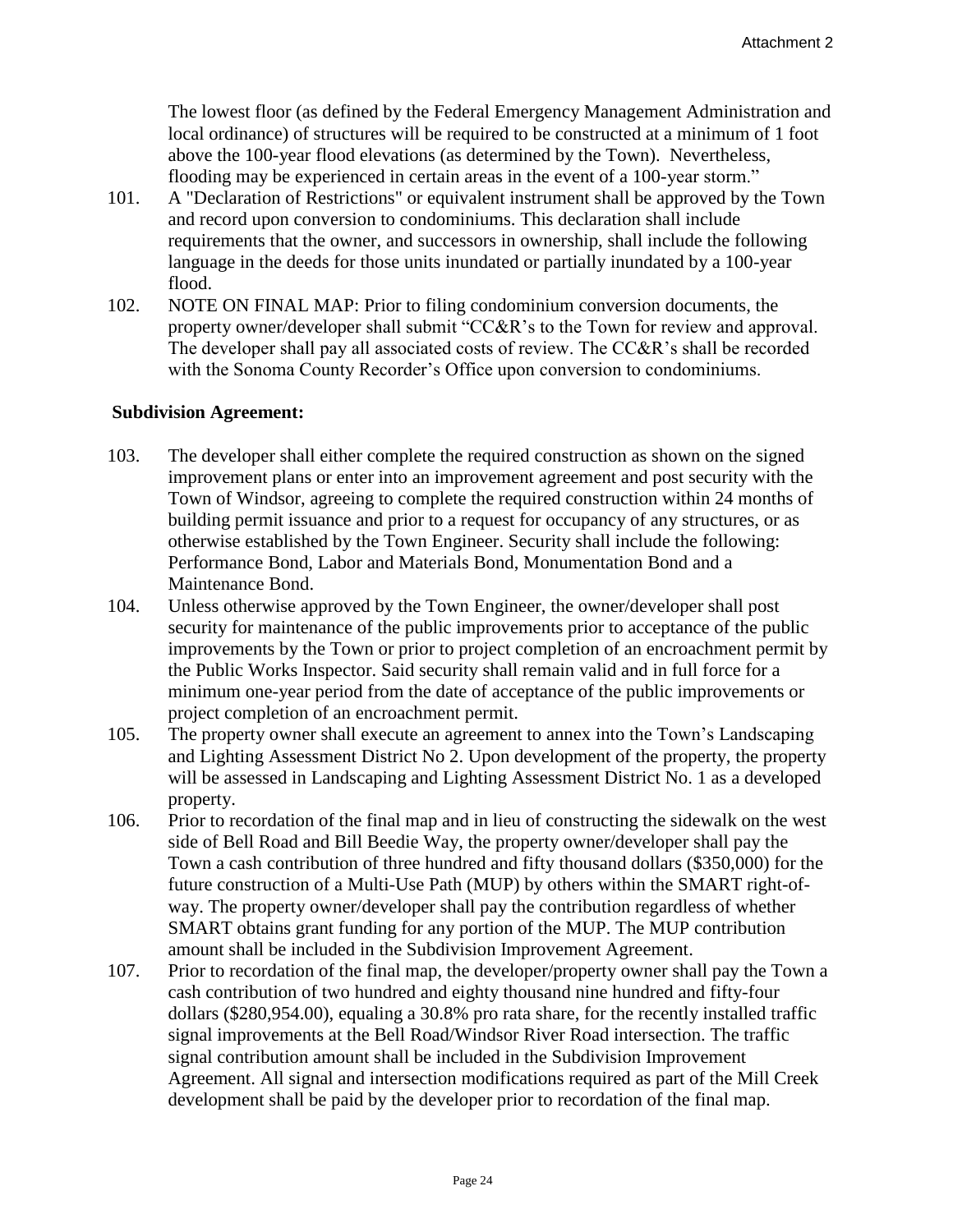# **During Construction Operations, the Following Conditions Shall Apply:**

- 108. If applicable, the applicant shall obtain a demolition permit from the Town for removal of all existing structures on the site prior to beginning construction.
- 109. The developer shall keep adjoining public streets free and clean of project dirt, mud, materials and debris during the construction period, as found necessary by the Town.
- 110. If any hazardous waste is encountered during the construction of this project, all work shall be immediately stopped and the Sonoma County Environmental Health Department, the Fire Department, the Police Department and the Town Inspector shall be notified immediately. Work shall not proceed until clearance has been issued by all of these agencies.
- 111. During construction, the Contractor shall be responsible for controlling noise, odors, dust and debris to minimize impacts on surrounding properties and roadways. Contractor shall be responsible that all construction equipment is equipped with manufacturers approved muffler's baffles. Failure to do so may result in the issuance of an order to stop work.
- 112. If grading is to take place between October 15 and April 15, both temporary and permanent erosion control measures, conforming to the project erosion control plans shall be in place before October 1st. Erosion control measures shall be monitored and maintained continuously throughout the storm season.
- 113. The following minimum Best Management Practices (BMPs) shall be required during construction:
	- a. Construction crews shall be instructed in preventing and minimizing pollution on the job.
	- b. Stabilize construction entrance/exit to prevent tracking onto roadway. Only one stabilized construction entrance/exit will be allowed per site, unless otherwise approved by the Town Engineer. Vehicles entering and leaving construction sites spread pollutants such as sediment, gravel, and other loose particles onto adjacent roads. Pollutants are washed into roadside ditches and are a nuisance to drivers and may cause damage to vehicles.
	- c. Protect exposed slopes from erosion through preventative measures. Cover slopes to avoid contact with storm water by hydro-seeding, mulch, use of plastic sheeting or other approved means.
	- d. Use brooms and shovels when possible to maintain a clean site. Use of a hose is not recommended. Introducing water as a cleanup method adds to water pollution.
	- e. Designate a concrete washout area, if needed, to avoid wash water from concrete tools or trucks from entering storm drain systems. Maintain washout area and dispose of concrete waste on a regular basis.
	- f. Establish a vehicle storage, maintenance and refueling area, if needed, to minimize the spread of oil, gas and engine fluids. Use of oil pans under stationary vehicles is strongly recommended.
	- g. Protect drain inlets from receiving polluted storm water through the use of filters such as fabrics, gravel bags or straw wattles.
	- h. Be prepared for rain and have the necessary materials onsite before the rainy season.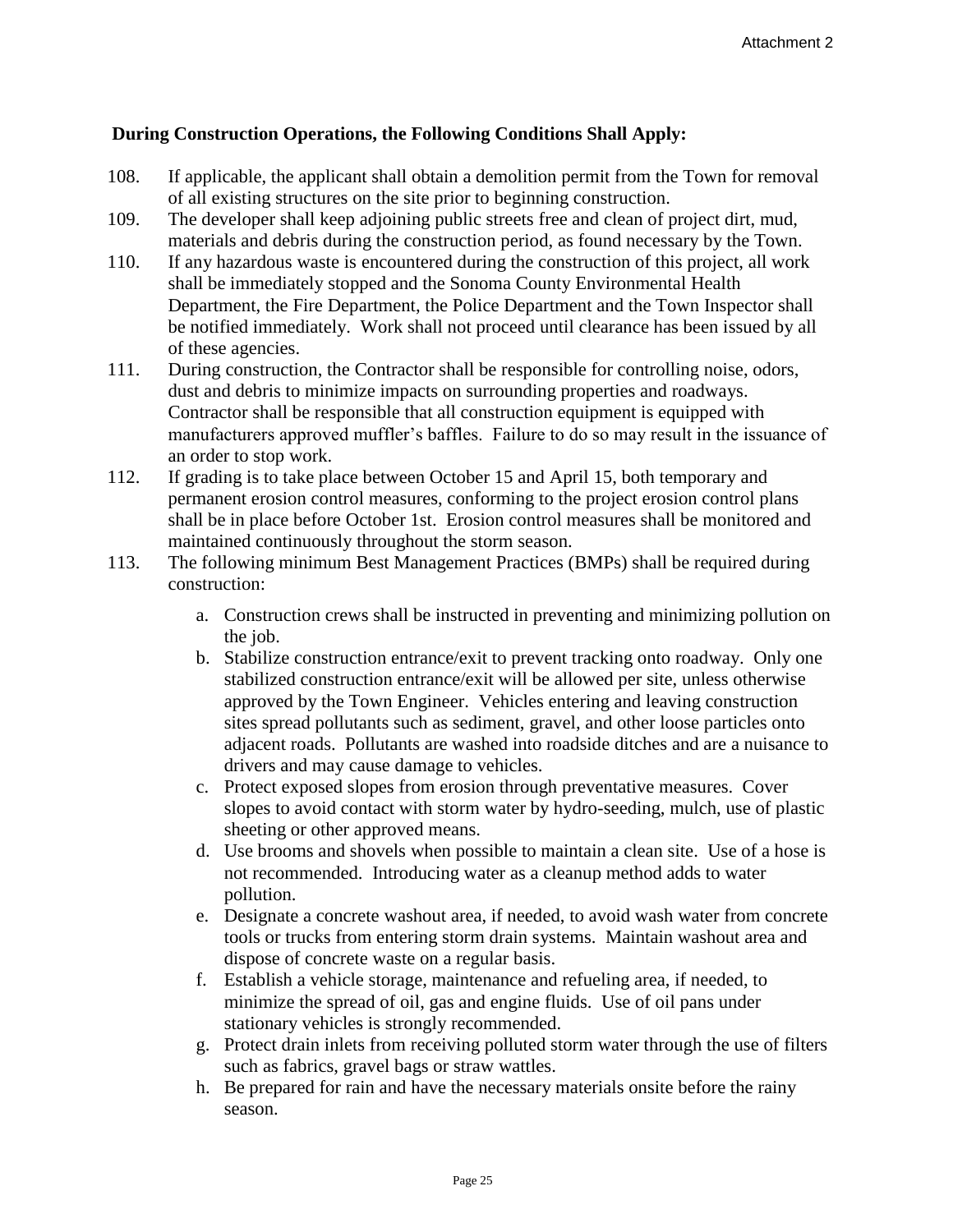i. Inspect all BMPs before and after each storm event. Maintain BMPs on a regular basis and replace as necessary, through the entire course of construction.

# **Prior to Acceptance of Improvements and Release of Surety, the Following Conditions Shall Be Satisfied:**

- 114. All public improvements shown on the Improvement Plans shall be completed and accepted by the Town.
- 115. Existing curb, gutter and sidewalk to remain shall be inspected by the Town. Any curb, gutter and sidewalk, which is not in accord with Town Standards or is damaged before or during construction, shall be replaced.
- 116. The developer shall provide a written statement signed by his or her engineer verifying that the grading and/or drainage improvements are completed in accordance with the plans approved by the Sonoma County Water Agency, the Town Engineer and the Building Official.
- 117. Prior to acceptance of the public improvements, the developer shall provide the Public Works Department a complete set of As-Built/Record Drawing Mylar improvement plans showing all construction changes from the original plans, TIFF files (or alternate format determined by Public Works) for each of the improvement plan sheets and one paper copy of the As-Built/Record improvement plans, including an electronic copy of the approved Storm Water Pollution Prevention Plan (SWPPP), the approved Final Storm Water LID (FSW LID) and the Declaration of Covenants Regarding Maintenance of Storm Water Best Management Practices (BMP) Facilities.

# **COMMUNITY DEVELOPMENT DEPARTMENT – BUILDING DIVISION (Unless otherwise stated, conditions in this section shall be to the satisfaction of the Building Official): Conditions applicable to issuance of a building permit:**

- 118. Construction shall comply with all applicable current codes. No site clearance, grubbing, grading, or fill stockpiling, may be performed without prior approval of the Building Official.
- 119. No construction shall be initiated until plans have been approved. A separate grading/foundation plan may be issued at the discretion of the Town Engineer, Chief Building Official and Town Community Development Director.
- 120. No building or ground disturbing permits shall be issued until written evidence of all applicable permits including any required mitigation payments from the appropriate resource agency(s) (NCRWQB, USACE, USFWS, CDFG, and/or RWCQB) as may be required have been acquired. Prior to issuance of a grading permit and/or start of any construction, in compliance with the adopted Mitigation Monitoring Plan copies of the permits and payments shall be filed with the Planning Department. Any deviations from this requirement require approval by the Community Development Director.
- 121. Abandon any existing wells, septic tanks, or underground fuel storage tanks under permit and inspection of Sonoma County Environmental Health or other designated agency. If there are none, provide a letter from the project engineer relating to the scope of the search done to make this determination.
- 122. Building permit plans shall comply with the applicable mitigation measures for the Project included in the Mitigation Monitoring and Reporting Program.
- 123. A California registered civil engineer with a California authorization as a geotechnical engineer shall perform the geotechnical evaluation. A written report of the investigation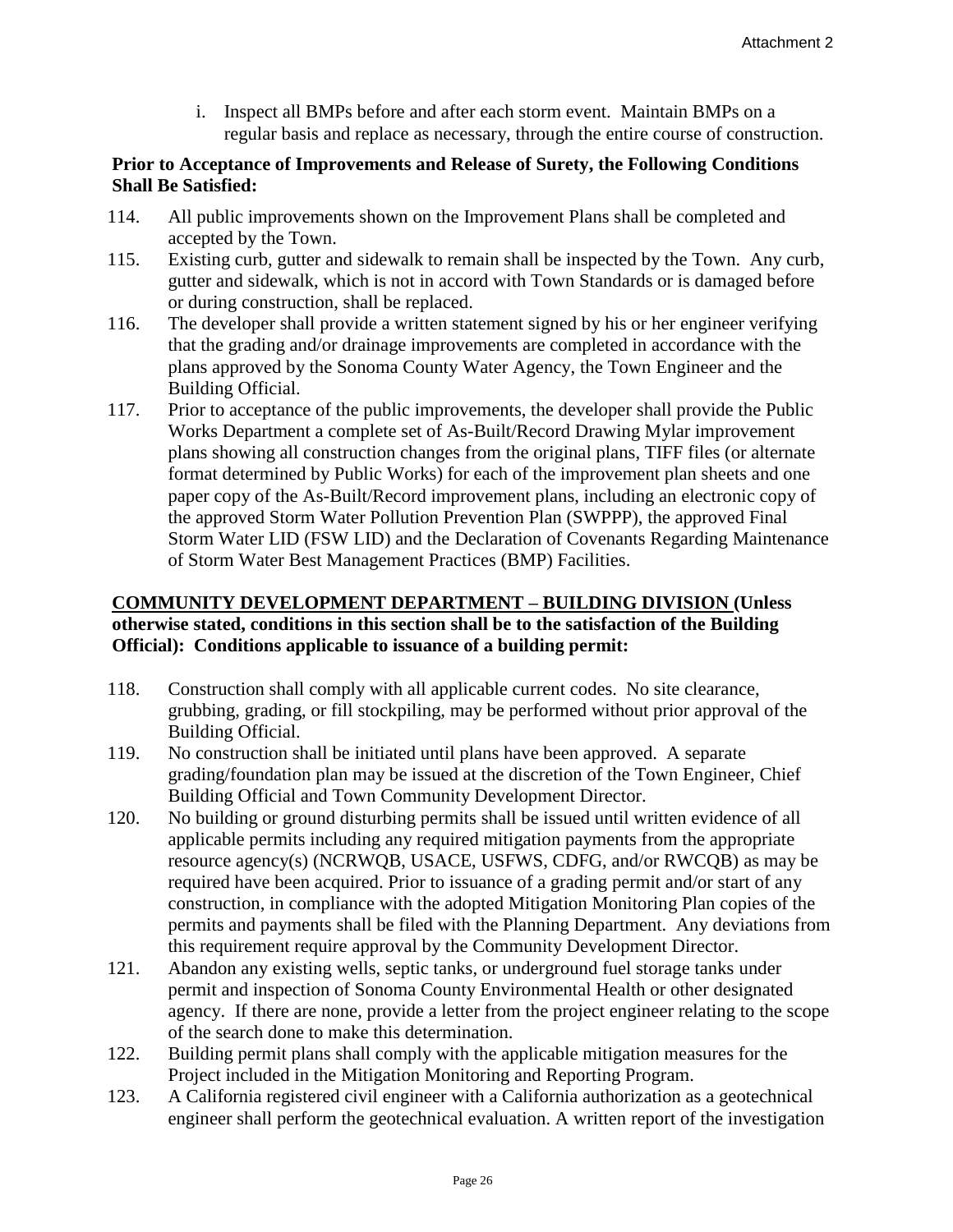shall be submitted to the Building Official by the owner or authorized agent at the time of permit application. The geotechnical report shall include, but shall not be limited to, site-specific evaluations of design criteria related to the nature and extent of foundation materials, groundwater conditions, liquefaction potential, settlement potential and slope stability. The geotechnical report shall include, but shall not be limited to, site-specific evaluations of design criteria related to the nature and extent of foundation materials, groundwater conditions, liquefaction potential, settlement potential and slope stability and shall comply with the Mitigation Measure GEO-1.

- 124. A pre-construction meeting shall be held with the Building Official, prior to permit issuance. The purpose of the meeting is to coordinate construction activities related to job site sanitary facilities, tree preservation, utility trenching, and other requirements related to construction of the proposed project.
- 125. Construction sites shall be maintained in a trash and litter free condition for the duration of the construction activity, to the satisfaction of the Building Official.
- 126. Toilet facilities shall be provided for construction workers and such facilities shall be maintained in a sanitary condition, to the satisfaction of the Building Official.
- 127. The Developer shall pay all applicable development impact fees for Drainage, Parks & Recreation, Public Facilities, Traffic, Recycled Water, Water Capacity and Wastewater Capacity prior to the issuance of a building permit. The developer shall also pay all applicable school impact fees for each lot to the Windsor Unified School District per the school district policies. The developer shall also pay all applicable Windsor Fire Protection District/Sonoma County Fire District fees.
- 128. Site improvements shall be reviewed by the Windsor Fire Protection District/Sonoma County Fire District.
- 129. Improvement plans, maps, and construction shall comply with all state and federal accessibility requirements, to the satisfaction of the Town Building Official.

# **COMMUNITY DEVELOPMENT DEPARTMENT – PLANNING DIVISION**

- 130. The Project shall generally comply with the Project description, plans, and materials included in the Planning Commission staff report, dated January 22, 2019, as well as all materials presented to and approved by the Planning Commission, except as modified herein.
- 131. Following approval of entitlements, the Developer shall provide five (5) full-sized plans sets to the Town of Windsor for Planning and Public Works' records. These plans shall include all corrections required by the conditions of project approval.
- 132. The mitigation measures included in the Final Initial Study / Mitigated Negative Declaration for the Mill Creek Development Project dated December 17, 2018, are incorporated herein by reference as conditions of approval.
- 133. Within one day of Project approval, the Developer shall provide a check for the County Clerk's filing fee for the Notice of Determination (currently \$50) and the California Department of Fish and Wildlife CEQA filing fee (currently \$2,354.75) so that the Notice of Determination can be filed within five days of Project approval.
- 134. The Project shall pay Inclusionary Housing In-Lieu Fees to satisfy the requirements of the Town's Inclusionary Housing Ordinance. Payment of required Inclusionary Housing In-Lieu Fees shall be made at the time the first building permit for project construction is issued at the fee rate in effect at the time of issuance.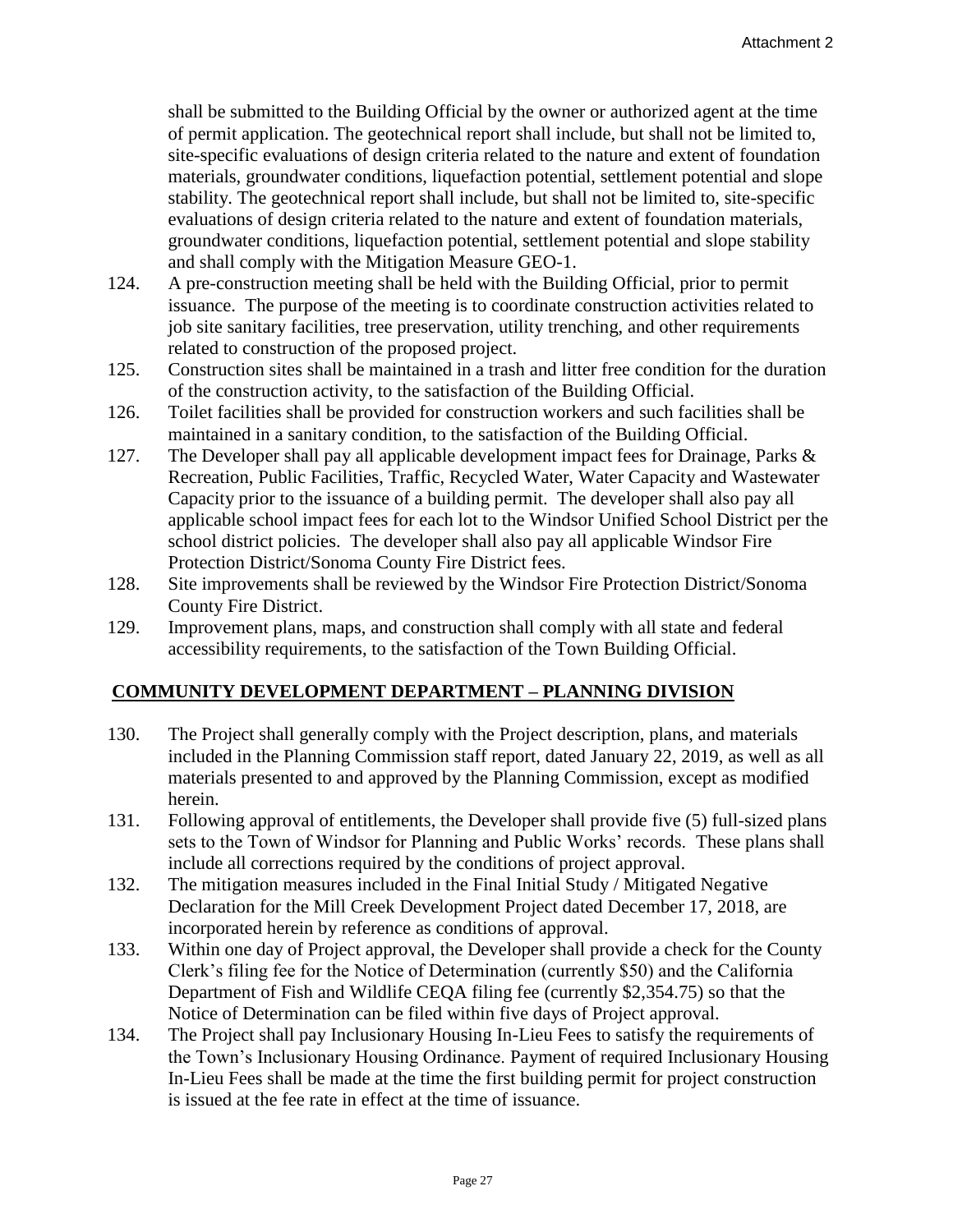- 135. Gas meters shall either be relocated to a place where they are not visible from a street or are concealed in fully enclosed and roofed utility closets that will further break up the mass of the buildings, including in locations where there are unarticulated, three-story vertical building elements.
- 136. The maximum front yard setbacks of Building Nos. 5, 6, 13 and 14 shall be reduced to comply with the maximum 10-foot front yard setback from Bell Road.
- 137. The maximum building height of the buildings in the MDR and VR zones (Building Nos. 8, 9, 10, 15, and 16) shall be reduced to not exceed 35 feet.
- 138. The minimum height above the public sidewalk of the porches or stoops on buildings in the VR zone (Building Nos. 15 and 16) shall be revised to be no less than two feet, or the maximum height possible without violating Building Code accessibility requirements.
- 139. The minimum length and width of stoops on buildings in the VR zone (Building Nos 15 and 16) shall be revised to be no less than four feet.
- 140. In compliance with the bicycle parking standards of the Zoning Code, secured, lighted and covered bicycle parking to accommodate 42 bicycles shall be provided in multiple locations around the project site convenient to residents of the project.
- 141. A final landscape and irrigation plan shall be provide. The final landscape and irrigation plan is to be consistent with the water efficiency landscape ordinance and shall identify the specific species, planting container size and quantities of trees, shrubs and ground cover for the Project. A Tree Removal Permit shall be obtained prior to issuance of any grading or building permit for the project
- 142. NOTE ON PLANS: Any unanticipated discovery of archeological or paleontological resources during construction activities shall be evaluated by a qualified archeologist or paleontologist. If the discovery is determined to be potentially significant, a treatment plan shall be developed in accordance with State law."
- 143. NOTE ON PLANS: "Any unanticipated discovery of resources of Native American origin also requires consultation with and participation by tribes with traditional lands or cultural places located within the project site. Inadvertent finds may be subject to data recovery or may be left in situ and preserved in place."
- 144. Plans submitted for building permit shall include the following and are subject to staff review and approval.
	- a. Construction staging plan that locates all materials, vehicles and equipment outside of the drop lines of protected oak trees, including trees off-site.
	- b. Details for all exterior lighting, including but not limited to building lighting, parking lot lighting, and outdoor amenity and pathway lighting. The lighting shall be compatible with the design of the Project and consistent with Zoning Ordinance requirements for site lighting and performance standards for light and glare.
	- c. Photometric plan that demonstrates compliance with the Zoning Ordinance performance standards for lighting.
	- d. Final landscape plan that includes the fire-wise landscaping and plant materials required by the Windsor Fire Protection District and that identifies the size, species, number and location of the trees, shrubs, ground covers, other plants, and landscape materials.
	- e. Location roof and utility appurtenances (including satellite dishes), which shall be screened from view from neighboring properties and streets to the extent feasible.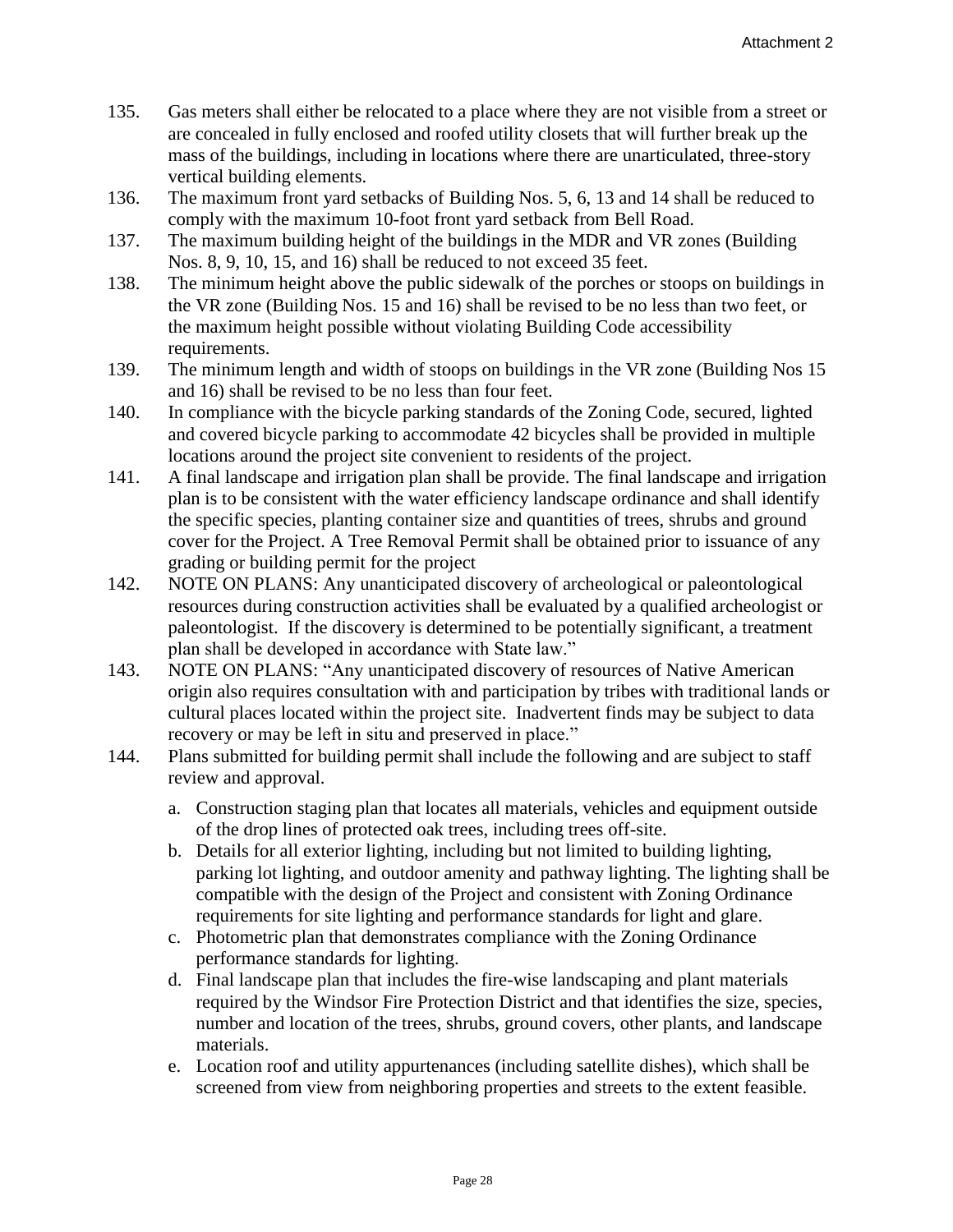- f. Exterior materials and colors identified on the elevations and as approved by the Planning Commission.
- 145. Prior to or at the time of application for a building permit, the Developer shall submit an application for address assignment to the Community Development Department.
- 146. The following conditions are applicable to approval of a grading permit and/or start of any ground disturbing construction and/or applicable to improvement plan approval:
	- a. No construction shall be initiated until plans have been approved. A separate grading/foundation plan may be issued at the discretion of the Town Engineer, Chief Building Official, and Community Development Director. Any deviations to this condition require review and approval by the Town Engineer, Building Official, and Community Development Director.
	- b. Improvement Plans shall be approved by Community Development and signed by the Town Engineer. Prior to approval, plans shall include the following:
		- i. Transformers, fire line check valves, meter cabinets, and backflow preventers shall also be specified on landscape drawings and appropriately screened.
		- ii. A statement on the plans by the Project Landscape Architect verifying design compliance with the Town's Low Water Use Guidelines as well as a statement that design provides sufficient quantity and sizing of plant materials to achieve 100% coverage within 3 years of installation (turf areas within 30-60 days). In the event that reclaimed water is used for irrigation purposes, plant materials are exempt from the Town's Low Water Use Guidelines and the Project landscape architect statement shall reflect this exemption.
		- iii. Tree Protection Measures included as part of Project grading and utility plans as follows:
			- A. Trunk, diameter, dripline, and Tree Protection Zone (TPZ) locations of existing trees shall be marked "to be saved" on the approved plans.
			- B. All utility trenching, including PG&E, shall be shown outside of the TPZ, to the extent feasible. If grading or trenching for drainage or utilities must be done within the TPZ of protected trees, the Project arborist shall be present to monitor the work. At least 24 hours' notice shall be given to schedule site visits (48 hours is preferable). No work shall be done within the TPZ of protected trees without the presence of an arborist.
			- C. If any roots larger than 1" are encountered which cannot be preserved, they should be cut cleanly across the face of the root with a sharp saw under the supervision of the arborist.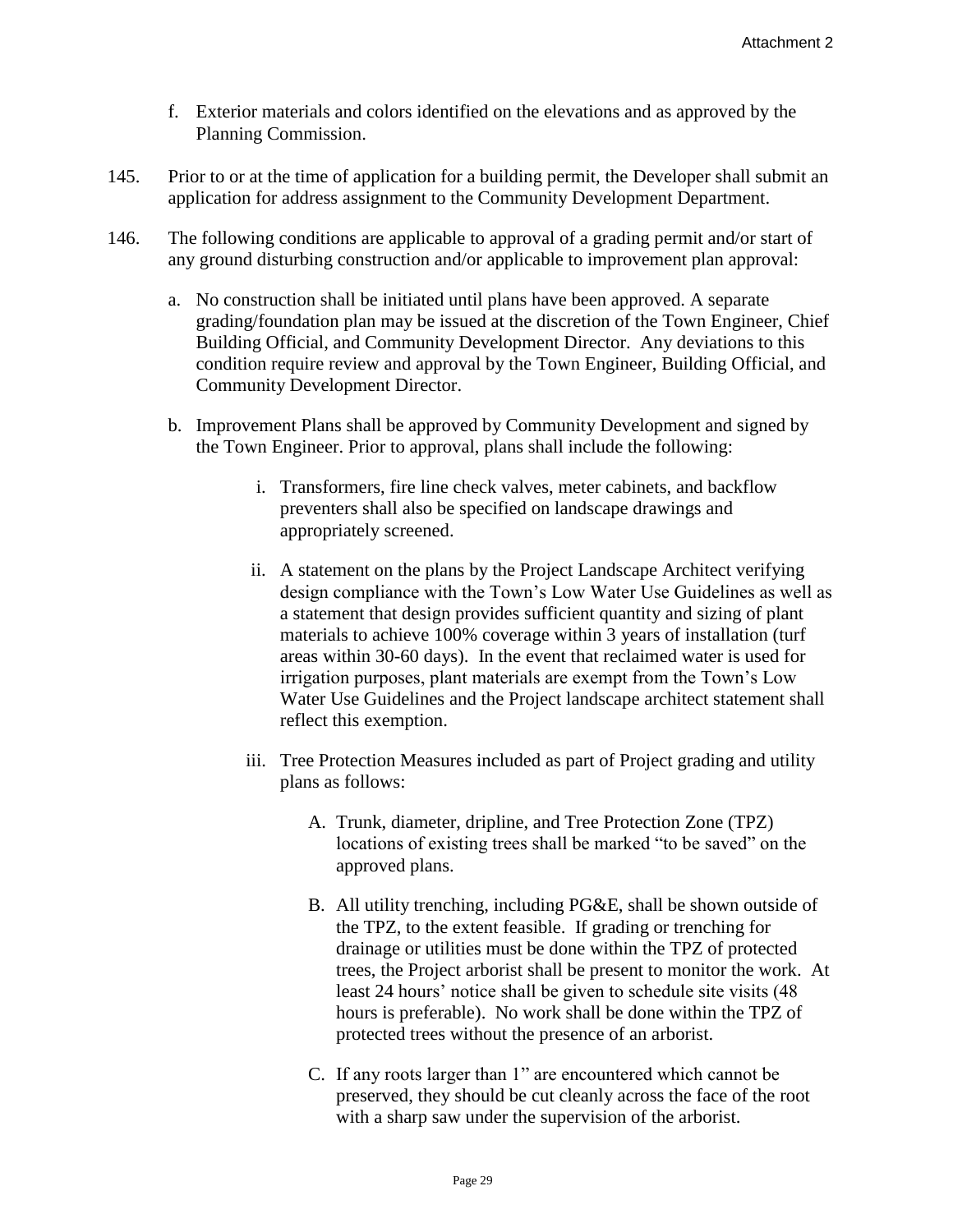- D. If pruning for clearance or hazard reduction is required on any trees to remain, it should be done by trained, qualified tree workers according to ISA and ANSI 300 Pruning Guidelines prior to construction. Pruning should be the minimum necessary for hazard reduction (i.e. the removal of deadwood 2" and larger, etc.) and clearance.
- E. Tree protection fencing (as per Town of Windsor detail) shall be installed to create a Tree Protection Zone (TPZ). The tree protection fencing will be shown on the plans and installed at the outer edge of the tree dripline plus a minimum of one inch for every inch of the diameter of the tree, or a minimum of 3' beyond the dripline, whichever is greater, including protected trees on the adjacent property or within right-of-way. If access within the TPZ will be required, the Project arborist shall be notified and asked to verify that roots are disturbed minimally during any construction activity. Fencing shall be installed prior to the start of clearing or grading operations and kept in place throughout construction activities.
- F. No parking, operation of equipment, storage of materials, disposal of waste, or other construction activity shall occur within the TPZ of protected trees.
- G. The Project arborist shall keep written records of site inspections and shall forward a summary report to the Community Development Department of all work authorized within the TPZs, compliance to tree preservation recommendations (including pruning, removal of deadwood, supplemental watering and feedings), and any damage affecting tree survivability in accordance with conditions of Project approval. Report shall include final recommendations for retention/removal, and shall be received prior to final clearance of improvements authorized by these plans.
- H. Evidence of a contract with a licensed arborist to oversee and verify completion of the above requirements is required. Deviation from these requirements is subject to the approval of the Community Development Director.
- 147. The following are required prior to request for a Certificate of Occupancy:
	- a. The Developer shall provide to the Community Development Director a written statement signed by the Landscape Architect who prepared the approved construction documents verifying that the landscape planting and irrigation improvements were completed in accordance with the approved drawings and that the irrigation system has been completely tested and found to be functioning per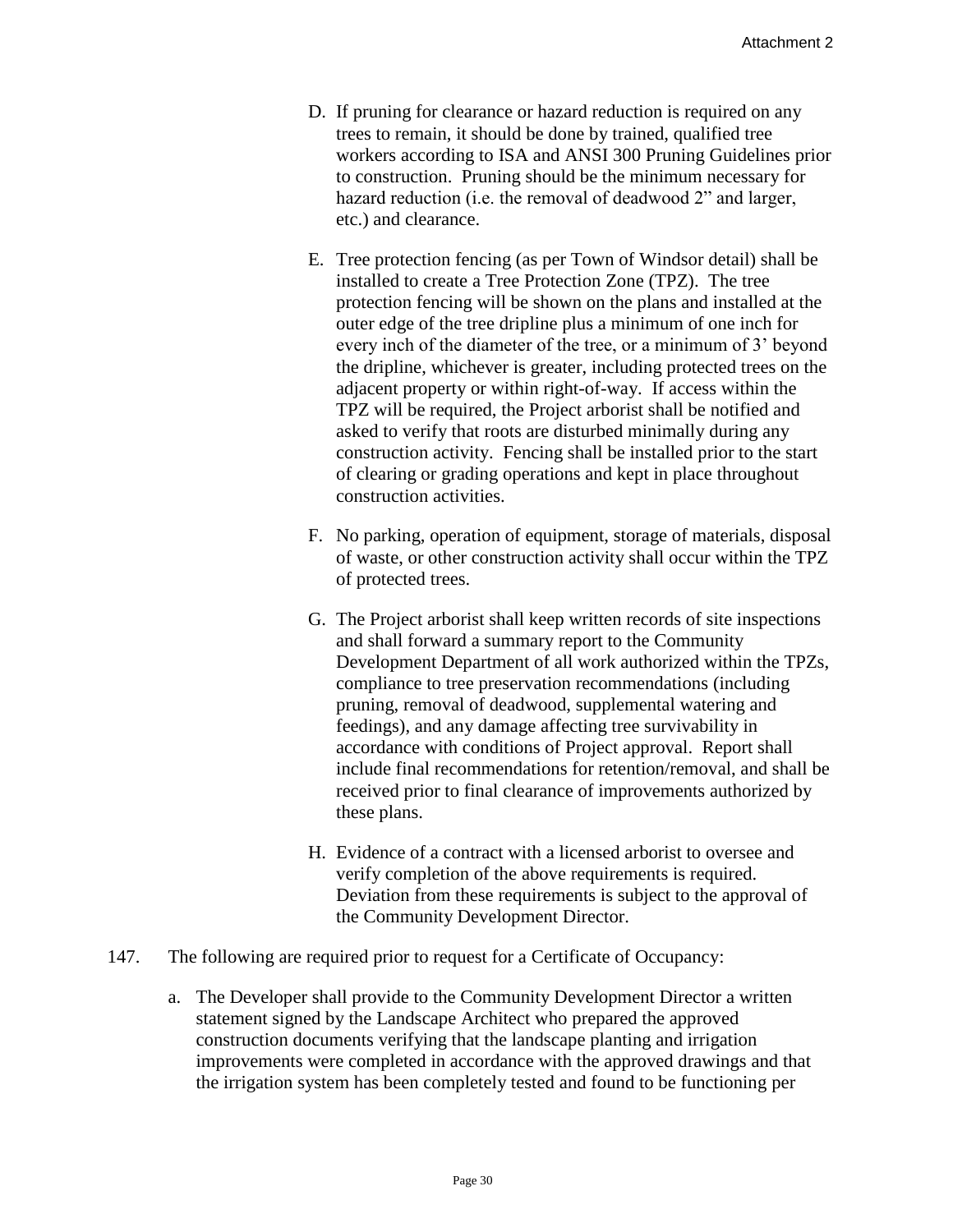design. This requirement may be deferred to release of securities only if approved by the Community Development Director.

- b. The Developer shall provide to the Community Development Director a written statement signed by the Project Arborist that the Project complies with the recommendations of the Project Arborist and identifying any additional recommendations for tree preservation and protection.
- 148. The Improvements shall be maintained in accordance with plans approved by the Town, unless otherwise reviewed and approved by the Community Development Director, in advance of any modifications. Indemnification.
- 149. The Developer shall defend, indemnify and hold harmless the Town and its agents, officers, attorneys or employees from any claim, action, or proceeding brought against the Town or its agents, officers, attorneys or employees to attack, set aside, void, or annul the Planning Commission and/or Town Council decisions relating to this Project. This indemnification shall include damages or fees awarded against the Town, if any, cost of suit, attorneys' fees, and other costs and expenses incurred in connection with such action whether incurred by the Developer, including its partners, principals, or agents, the Town and/or the parties initiating or bringing such action. The Developer shall defend, indemnify and hold harmless the Town, its agents, officers, employees and attorneys for all costs incurred in additional investigation of or study of, or for supplementing, preparing, redrafting, revising, or amending any document (such as the Categorical Exemption), if made necessary by said legal action.

In the event that a claim, action or proceeding describer above is brought, the Town shall promptly notify the Developer of the existence of the claim, action or proceeding, and the Town will cooperate fully in the defense of such claim, action or proceeding. Nothing herein shall prohibit the Town from participating in the defense of any claim, action or proceeding. In the event that the Developer is required to defend the Town in connection with any said claim, action or proceeding, the Town shall retain the right to (i) approve the counsel to so defend the Town, (ii) approve all significant decisions concerning the manner in which the defense is conducted, and (iii) approve any and all settlements, which approval shall not be unreasonably withheld. The Town shall also have the right not to participate in said defense, except that the Town agrees to cooperate with the Developer in the defense of said claim, action or proceeding. If the Town chooses to have counsel of its own to defend any claim, action or proceeding where the Developer has already retained counsel to defend the Town in such matters, the fees and expenses of the counsel selected by the Town shall be paid by the Town. Notwithstanding the immediately preceding sentence, if the Town Attorney's office participates in the defense, all Town Attorney fees and costs shall be paid by the Developer.

The Developer shall indemnify the Town for all the Town's costs, fees, and damages which the Town incurs in enforcing the above indemnification provisions.